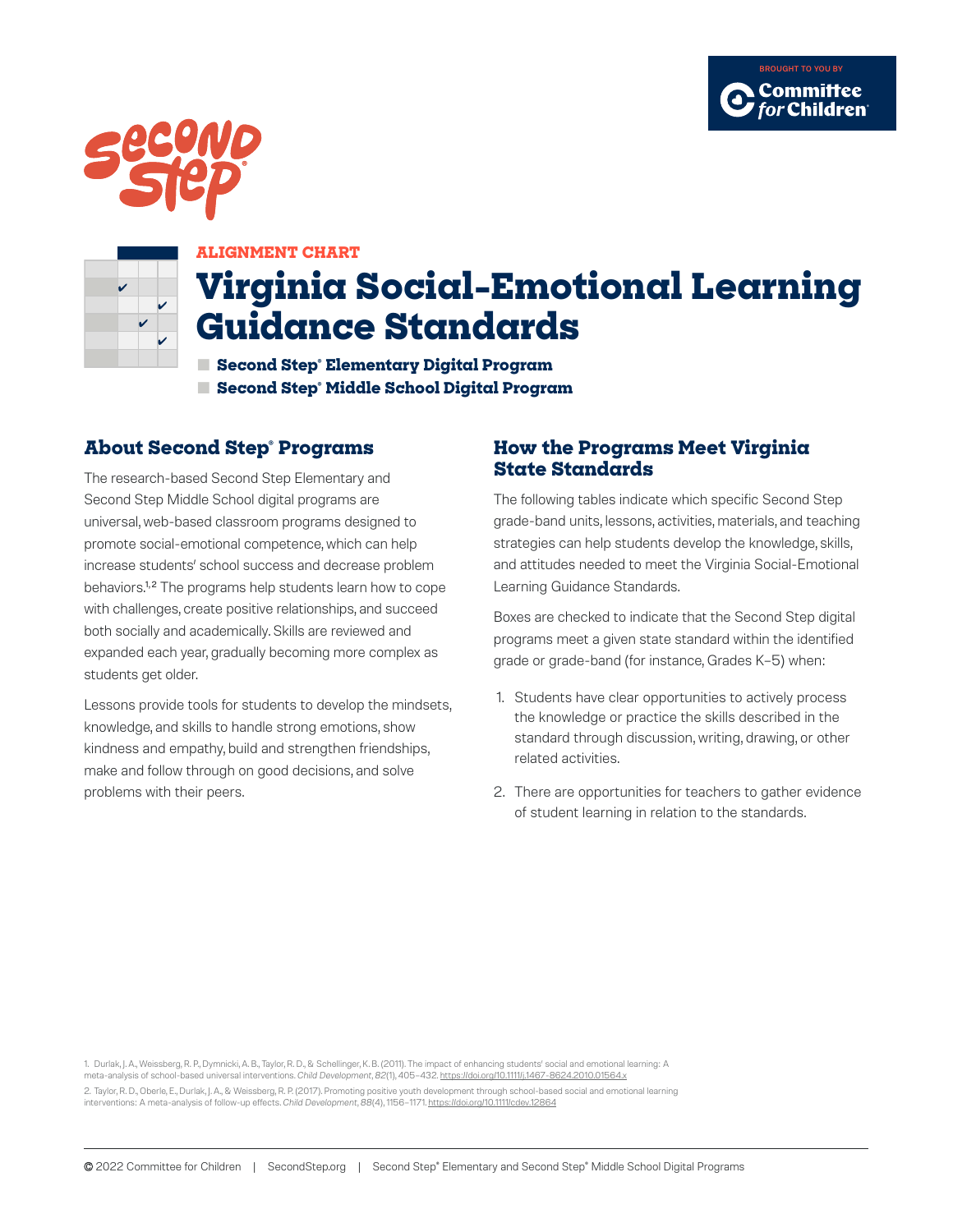ency - 75 Compe

|                |                                                                                                                                                    |              |                                                      |                      |                 |                                                               |                                                           |                                                                       | <b>Key Skills and Concepts</b>                                       |                                                                          |                                                                              |                                   |                                       |                                                                                                                                     |                                                                           |                         |                                                                                                   |
|----------------|----------------------------------------------------------------------------------------------------------------------------------------------------|--------------|------------------------------------------------------|----------------------|-----------------|---------------------------------------------------------------|-----------------------------------------------------------|-----------------------------------------------------------------------|----------------------------------------------------------------------|--------------------------------------------------------------------------|------------------------------------------------------------------------------|-----------------------------------|---------------------------------------|-------------------------------------------------------------------------------------------------------------------------------------|---------------------------------------------------------------------------|-------------------------|---------------------------------------------------------------------------------------------------|
|                |                                                                                                                                                    |              | <b>Brain Builders</b><br>(Executive-Function Skills) |                      |                 | <b>Unit 1: Growth Mindset</b><br>& Goal-Setting               |                                                           |                                                                       |                                                                      | <b>Unit 2: Emotion Management</b>                                        |                                                                              |                                   | <b>Unit 3: Empathy &amp; Kindness</b> |                                                                                                                                     |                                                                           | Unit 4: Problem-Solving |                                                                                                   |
|                | <b>Second</b><br>Kindergarten<br>Virginia Social-Emotional Learning<br><b>Guidance Standards</b><br><b>Second Step® Elementary Digital Program</b> | Attention    | Working memory                                       | control<br>nhibitory | Focus attention | learn<br>Recognize that attention helps them<br>and stay safe | Recognize that skills improve with<br>practice and effort | lrning<br>lea<br>৳<br>are part<br>$\omega$<br>Understand that mistake | and<br>Identify familiar feelings from contextual<br>behavioral cues | $\Xi$<br>Name and apply slow breathing as<br>emotion-management strategy | Name and apply asking an adult for help as an<br>emotion-management strategy | Recognize the kind acts of others | acts<br>Recognize their own kind      | show<br>$\mathtt{S}$<br>$\frac{1}{\sigma}$<br>$\overline{\sigma}$<br>say<br>can<br>they<br>Demonstrate things<br>kindness to others | before<br>calm<br>feel<br>đ<br>Manage strong emotions<br>solving problems | State the problem       | $\overline{\sigma}$<br>Demonstrate apologizing, taking turns,<br>sharing as solutions to problems |
|                | <b>Standard</b>                                                                                                                                    |              |                                                      |                      |                 |                                                               |                                                           |                                                                       |                                                                      |                                                                          |                                                                              |                                   |                                       |                                                                                                                                     |                                                                           |                         |                                                                                                   |
|                | SeA1: Ka, I can name basic emotions.                                                                                                               |              |                                                      |                      |                 |                                                               |                                                           |                                                                       | $\checkmark$                                                         |                                                                          | $\checkmark$                                                                 |                                   |                                       |                                                                                                                                     | $\checkmark$                                                              |                         |                                                                                                   |
|                | SeA1: Kb, I can classify emotions as either comfortable or<br>uncomfortable.                                                                       |              |                                                      |                      |                 |                                                               |                                                           |                                                                       |                                                                      |                                                                          |                                                                              |                                   |                                       |                                                                                                                                     |                                                                           |                         |                                                                                                   |
|                | SeA1: Kc, I can be aware of how my body feels when I have<br>different emotions.                                                                   |              |                                                      |                      |                 |                                                               |                                                           |                                                                       | $\checkmark$                                                         |                                                                          |                                                                              |                                   |                                       |                                                                                                                                     |                                                                           |                         |                                                                                                   |
|                | SeA2: Ka, I can list things I do well (strengths) and things I like<br>(interests).                                                                |              |                                                      |                      |                 |                                                               |                                                           |                                                                       |                                                                      |                                                                          |                                                                              |                                   |                                       |                                                                                                                                     |                                                                           |                         |                                                                                                   |
|                | SeA2: Kb, I can recognize when things are hard for me and that it is<br>okay to make mistakes, or ask for help.                                    | $\checkmark$ |                                                      |                      |                 |                                                               | $\checkmark$                                              | $\checkmark$                                                          |                                                                      |                                                                          |                                                                              |                                   |                                       |                                                                                                                                     |                                                                           |                         |                                                                                                   |
|                | SeA2: Kc, I can identify a value/something important to me.                                                                                        |              |                                                      |                      |                 |                                                               |                                                           |                                                                       |                                                                      |                                                                          |                                                                              |                                   |                                       |                                                                                                                                     |                                                                           |                         |                                                                                                   |
|                | SeA2: Kd, I can recognize how I have similarities with others as well<br>as how I am unique.                                                       |              |                                                      |                      |                 |                                                               |                                                           |                                                                       |                                                                      |                                                                          |                                                                              |                                   |                                       |                                                                                                                                     |                                                                           |                         |                                                                                                   |
|                | SeM1: Ka, I can use verbal and nonverbal language to communicate<br>different emotions.                                                            |              |                                                      |                      |                 |                                                               |                                                           |                                                                       | $\checkmark$                                                         | $\checkmark$                                                             |                                                                              |                                   |                                       |                                                                                                                                     |                                                                           |                         |                                                                                                   |
|                | SeM1: Kb, I can identify strategies that allow me to stay calm.                                                                                    |              |                                                      |                      |                 |                                                               |                                                           |                                                                       |                                                                      | $\checkmark$                                                             | $\checkmark$                                                                 |                                   |                                       |                                                                                                                                     | $\checkmark$                                                              |                         |                                                                                                   |
|                | SeM1: Kc, I can define and identify a time when I showed courage<br>and perseverance.                                                              |              |                                                      |                      |                 |                                                               |                                                           |                                                                       |                                                                      |                                                                          |                                                                              |                                   |                                       |                                                                                                                                     |                                                                           |                         |                                                                                                   |
|                | SeM2: Ka, I can describe something I have accomplished.                                                                                            |              |                                                      |                      |                 | $\checkmark$                                                  |                                                           | $\checkmark$                                                          |                                                                      |                                                                          |                                                                              |                                   |                                       |                                                                                                                                     |                                                                           |                         |                                                                                                   |
| $\overline{O}$ | SeM2: Kb, I can identify a personal or academic goal.                                                                                              |              |                                                      |                      |                 |                                                               | $\checkmark$                                              |                                                                       |                                                                      |                                                                          |                                                                              |                                   |                                       |                                                                                                                                     |                                                                           |                         |                                                                                                   |
|                | SeM2: Kc, I can work independently and ask for help when needed.                                                                                   |              |                                                      |                      |                 |                                                               |                                                           |                                                                       |                                                                      |                                                                          | $\checkmark$                                                                 |                                   |                                       |                                                                                                                                     |                                                                           |                         |                                                                                                   |
|                | SoA1: Ka, I can recognize the feelings and strengths of others.                                                                                    |              |                                                      |                      |                 |                                                               |                                                           |                                                                       | $\checkmark$                                                         | $\checkmark$                                                             | $\checkmark$                                                                 |                                   |                                       | $\checkmark$                                                                                                                        |                                                                           | $\checkmark$            |                                                                                                   |
|                | SoA1: Kb, I can identify and value similarities and differences in<br>abilities, cultures, traditions, and beliefs.                                |              |                                                      |                      |                 |                                                               |                                                           |                                                                       |                                                                      |                                                                          |                                                                              |                                   |                                       |                                                                                                                                     |                                                                           |                         |                                                                                                   |
|                | SoA1: Kc, I can explain why I am grateful for someone or<br>something in my life.                                                                  |              |                                                      |                      |                 |                                                               |                                                           |                                                                       |                                                                      |                                                                          |                                                                              |                                   |                                       |                                                                                                                                     |                                                                           |                         |                                                                                                   |
|                | SoA2: Ka, I can explain why something is fair or unfair.                                                                                           |              |                                                      |                      |                 |                                                               |                                                           |                                                                       |                                                                      |                                                                          |                                                                              |                                   |                                       |                                                                                                                                     |                                                                           |                         |                                                                                                   |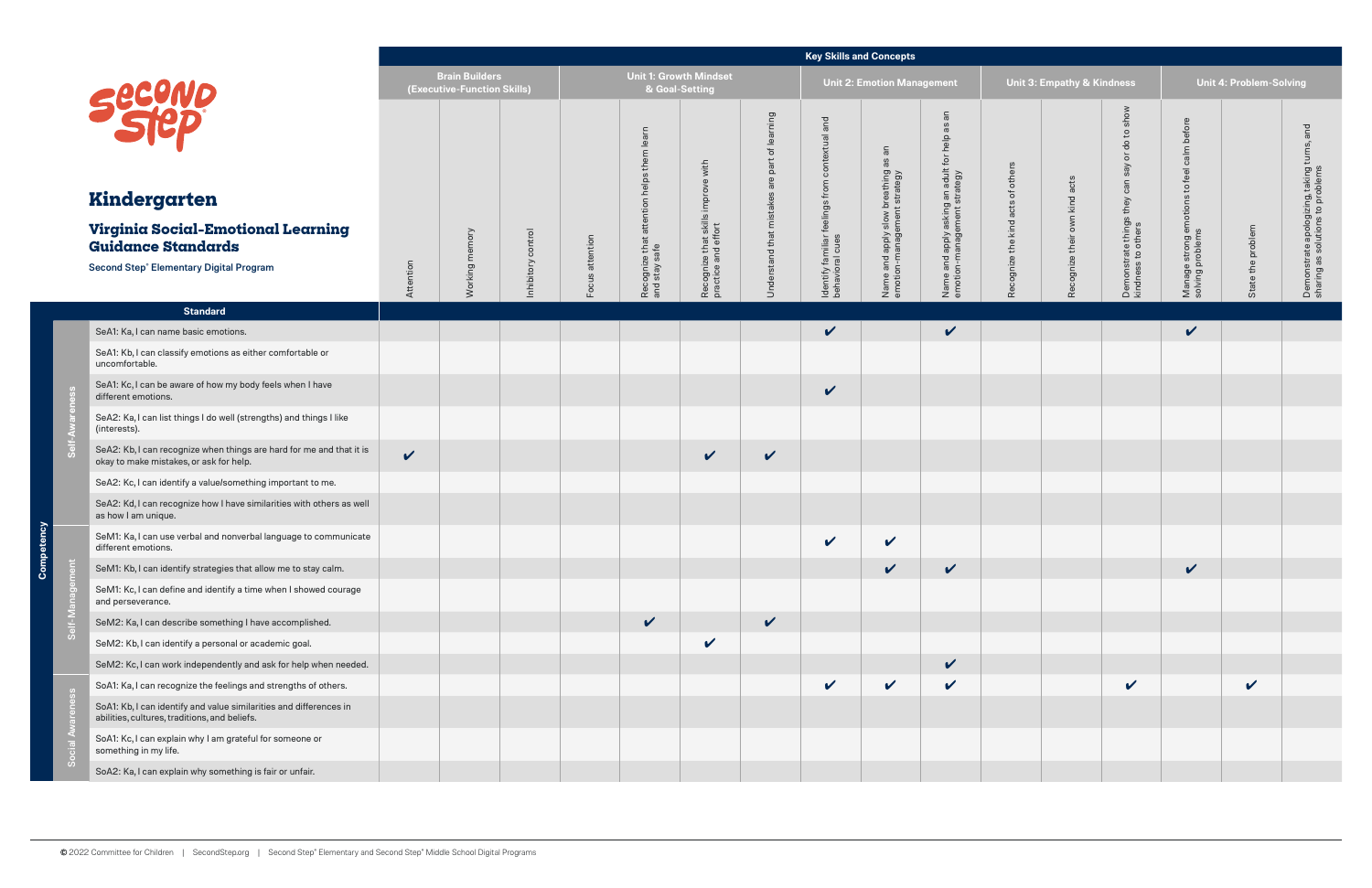|                                                                                                                                             |           |                                                      |                       |                    |                                                                     |                                                              |                                                                                          |                                                                      | <b>Key Skills and Concepts</b>                                                               |                                                                                                           |                                        |                                       |                                                                                                                                    |                                                                                      |                                |                                                                                   |
|---------------------------------------------------------------------------------------------------------------------------------------------|-----------|------------------------------------------------------|-----------------------|--------------------|---------------------------------------------------------------------|--------------------------------------------------------------|------------------------------------------------------------------------------------------|----------------------------------------------------------------------|----------------------------------------------------------------------------------------------|-----------------------------------------------------------------------------------------------------------|----------------------------------------|---------------------------------------|------------------------------------------------------------------------------------------------------------------------------------|--------------------------------------------------------------------------------------|--------------------------------|-----------------------------------------------------------------------------------|
|                                                                                                                                             |           | <b>Brain Builders</b><br>(Executive-Function Skills) |                       |                    |                                                                     | <b>Unit 1: Growth Mindset</b><br>& Goal-Setting              |                                                                                          |                                                                      | <b>Unit 2: Emotion Management</b>                                                            |                                                                                                           |                                        | <b>Unit 3: Empathy &amp; Kindness</b> |                                                                                                                                    |                                                                                      | <b>Unit 4: Problem-Solving</b> |                                                                                   |
| Secuno<br>Kindergarten<br>Virginia Social-Emotional Learning<br><b>Guidance Standards</b><br><b>Second Step® Elementary Digital Program</b> | Attention | Working memory                                       | control<br>Inhibitory | attention<br>Focus | learn<br>them<br>helps<br>attention<br>Recognize that and stay safe | improve with<br>Recognize that skills<br>practice and effort | learning<br>$\overline{\sigma}$<br>part<br>are<br>$\omega$<br>mistake<br>Understand that | and<br>ldentify familiar feelings from contextual<br>behavioral cues | $\overline{\mathsf{a}}$<br>æ<br>Name and apply slow breathing<br>emotion-management strategy | $\overline{a}$<br>8g<br>asking an adult for help<br>ement strategy<br>Name and apply a<br>emotion-manager | others<br>ð<br>Recognize the kind acts | acts<br>own kind<br>Recognize their   | show<br>$\mathbf{S}$<br>$\rm ^o$<br>$\overleftarrow{\mathrm{o}}$<br>Say<br>can<br>they<br>Demonstrate things<br>kindness to others | before<br>calm<br>feel<br>$\mathtt{S}$<br>Manage strong emotions<br>solving problems | State the problem              | turns, and<br>Demonstrate apologizing, taking<br>sharing as solutions to problems |
| <b>Standard</b>                                                                                                                             |           |                                                      |                       |                    |                                                                     |                                                              |                                                                                          |                                                                      |                                                                                              |                                                                                                           |                                        |                                       |                                                                                                                                    |                                                                                      |                                |                                                                                   |
| ReS1: Ka, I can be considerate of others by taking turns, sharing,<br>and using compliments to encourage others.                            |           |                                                      |                       |                    |                                                                     |                                                              | $\mathbf v$                                                                              |                                                                      |                                                                                              |                                                                                                           |                                        |                                       | $\checkmark$                                                                                                                       |                                                                                      |                                | V                                                                                 |
| ReS1: Kb, I can name the actions of an active listener.                                                                                     |           |                                                      |                       | $\checkmark$       | $\checkmark$                                                        |                                                              |                                                                                          |                                                                      |                                                                                              |                                                                                                           |                                        |                                       |                                                                                                                                    |                                                                                      |                                |                                                                                   |
| ReS1: Kc, I can recognize when I can solve a problem on my own or<br>when I need adult support.                                             |           |                                                      |                       |                    |                                                                     |                                                              |                                                                                          |                                                                      |                                                                                              | $\mathbf v$                                                                                               |                                        |                                       |                                                                                                                                    |                                                                                      |                                | V                                                                                 |
| ReS1: Kd, I can identify situations that are unkind or unfair.                                                                              |           |                                                      |                       |                    |                                                                     |                                                              |                                                                                          |                                                                      |                                                                                              |                                                                                                           |                                        |                                       |                                                                                                                                    |                                                                                      |                                |                                                                                   |
| ReS2: Ka, I can name the actions of a helpful teammate or<br>group member.                                                                  |           |                                                      |                       |                    |                                                                     |                                                              |                                                                                          |                                                                      |                                                                                              |                                                                                                           | $\mathbf v$                            |                                       |                                                                                                                                    |                                                                                      |                                |                                                                                   |
| ReS2: Kb, I can understand that everyone has a need for<br>personal space.                                                                  |           |                                                      |                       |                    |                                                                     |                                                              |                                                                                          |                                                                      |                                                                                              |                                                                                                           |                                        |                                       |                                                                                                                                    |                                                                                      |                                |                                                                                   |
| DeM1: Ka, I can describe a problem.                                                                                                         |           |                                                      |                       |                    |                                                                     |                                                              |                                                                                          |                                                                      |                                                                                              |                                                                                                           |                                        |                                       |                                                                                                                                    | $\checkmark$                                                                         | $\checkmark$                   | V                                                                                 |
| DeM1: Kb, I can recognize there may be more than one way to<br>solve a problem.                                                             |           |                                                      |                       |                    |                                                                     |                                                              |                                                                                          |                                                                      |                                                                                              |                                                                                                           |                                        |                                       |                                                                                                                                    |                                                                                      |                                | V                                                                                 |
| DeM1: Kc, I can describe that all actions have outcomes.                                                                                    |           |                                                      |                       |                    |                                                                     |                                                              |                                                                                          |                                                                      |                                                                                              |                                                                                                           |                                        |                                       |                                                                                                                                    |                                                                                      |                                |                                                                                   |
| DeM2: Ka, I can describe how I want to be treated.                                                                                          |           |                                                      |                       |                    |                                                                     |                                                              |                                                                                          |                                                                      |                                                                                              |                                                                                                           | $\checkmark$                           |                                       |                                                                                                                                    |                                                                                      |                                |                                                                                   |
| DeM2: Kb, I can feel good about myself by showing kindness<br>toward others.                                                                |           |                                                      |                       |                    |                                                                     |                                                              |                                                                                          |                                                                      |                                                                                              |                                                                                                           |                                        | $\mathbf v$                           | $\checkmark$                                                                                                                       |                                                                                      |                                | V                                                                                 |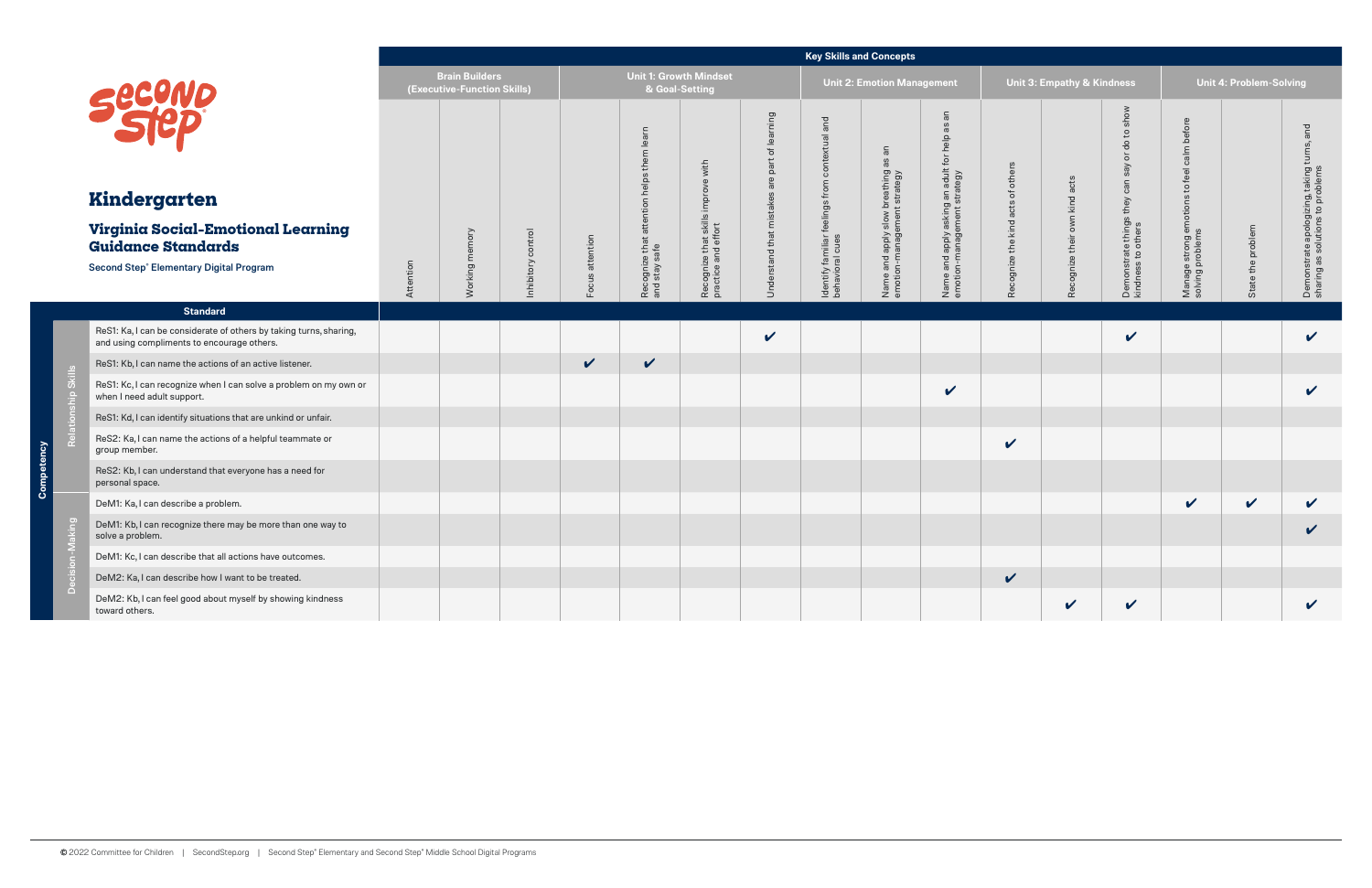|                                                                                                                                                  |           |                                                      |                   |                                                                  |                                                                                 |                                                                      |                                                           |                                         |                                                          |                            | <b>Key Skills and Concepts</b>                             |                                                    |                           |                                       |                                                        |                                                                           |                                                            |                                           |                                                                                      |                 |
|--------------------------------------------------------------------------------------------------------------------------------------------------|-----------|------------------------------------------------------|-------------------|------------------------------------------------------------------|---------------------------------------------------------------------------------|----------------------------------------------------------------------|-----------------------------------------------------------|-----------------------------------------|----------------------------------------------------------|----------------------------|------------------------------------------------------------|----------------------------------------------------|---------------------------|---------------------------------------|--------------------------------------------------------|---------------------------------------------------------------------------|------------------------------------------------------------|-------------------------------------------|--------------------------------------------------------------------------------------|-----------------|
|                                                                                                                                                  |           | <b>Brain Builders</b><br>(Executive-Function Skills) |                   |                                                                  | & Goal-Setting                                                                  | <b>Unit 1: Growth Mindset</b>                                        |                                                           |                                         |                                                          | Unit 2: Emotion Management |                                                            |                                                    |                           | <b>Unit 3: Empathy &amp; Kindness</b> |                                                        |                                                                           |                                                            | <b>Unit 4: Problem-Solving</b>            |                                                                                      |                 |
| Second<br><b>Grades 1-2</b><br>Virginia Social-Emotional Learning<br><b>Guidance Standards</b><br><b>Second Step® Elementary Digital Program</b> | Attention | Working memory                                       | nhibitory control | S<br>ction<br>distra<br>$\Omega$<br>iq ign<br>attention<br>Focus | Persevere through challenges while<br>recognizing mistakes are part of learning | with<br>Recognize unhelpful thoughts and replace<br>helpful thoughts | Recognize that skills improve with<br>practice and effort | one's own emotions<br>Identify and name | others<br>$\equiv$<br>emotions<br>Recognize and identify | Recognize strong emotions  | Manage strong emotions by using strategies<br>to feel calm | Recognize kindness and act kindly<br>toward others | Take others' perspectives | others<br>for<br>Develop empathy      | d to kind acts<br>can lea<br>empathy<br>Recognize that | emotions to feel calm before<br>is<br>Manage strong e<br>solving problems | problems<br>solve<br>$\mathtt{S}$<br>strategies<br>Apply : | amends<br>and make<br>Recognize accidents | $\overline{\sigma}$<br>without blame<br>problem \<br>lling<br>State the<br>name-call | problem<br>many |
| <b>Standard</b>                                                                                                                                  |           |                                                      |                   |                                                                  |                                                                                 |                                                                      |                                                           |                                         |                                                          |                            |                                                            |                                                    |                           |                                       |                                                        |                                                                           |                                                            |                                           |                                                                                      |                 |
| SeA1: 1-2a, I can identify a variety of emotions.                                                                                                |           |                                                      |                   |                                                                  |                                                                                 |                                                                      |                                                           | $\checkmark$                            | $\mathbf v$                                              | V                          | $\checkmark$                                               |                                                    |                           |                                       |                                                        |                                                                           |                                                            |                                           |                                                                                      |                 |
| SeA1: 1-2b, I can understand that my emotions are natural and<br>will change.                                                                    |           |                                                      |                   |                                                                  |                                                                                 |                                                                      |                                                           | $\checkmark$                            | $\checkmark$                                             | V                          | $\checkmark$                                               |                                                    |                           |                                       |                                                        |                                                                           |                                                            |                                           |                                                                                      |                 |
| SeA1: 1-2c, I can understand that certain events and situations can<br>impact my emotions.                                                       |           |                                                      |                   |                                                                  |                                                                                 |                                                                      |                                                           | $\checkmark$                            |                                                          | $\checkmark$               | $\checkmark$                                               |                                                    |                           |                                       |                                                        |                                                                           |                                                            |                                           |                                                                                      |                 |
| SeA2: 1-2a, I can identify my personal strengths and interests<br>inside and outside of the school setting.                                      |           |                                                      |                   |                                                                  |                                                                                 |                                                                      | $\checkmark$                                              |                                         |                                                          |                            |                                                            |                                                    |                           |                                       |                                                        |                                                                           |                                                            |                                           |                                                                                      |                 |
| SeA2: 1-2b, I can recognize when I have worked hard to overcome a<br>challenging situation.                                                      |           |                                                      |                   |                                                                  | $\checkmark$                                                                    |                                                                      | $\checkmark$                                              |                                         |                                                          |                            |                                                            |                                                    |                           |                                       |                                                        |                                                                           |                                                            |                                           |                                                                                      |                 |
| SeA2: 1-2c, I can recognize my personal values.                                                                                                  |           |                                                      |                   |                                                                  |                                                                                 |                                                                      |                                                           |                                         |                                                          |                            |                                                            |                                                    |                           |                                       |                                                        |                                                                           |                                                            | $\checkmark$                              |                                                                                      |                 |
| SeA2: 1-2d, I can develop an awareness of multiple<br>groups in society.                                                                         |           |                                                      |                   |                                                                  |                                                                                 |                                                                      |                                                           |                                         |                                                          |                            |                                                            |                                                    |                           |                                       |                                                        |                                                                           |                                                            |                                           |                                                                                      |                 |
| SeM1: 1-2a, I can identify safe, kind, and helpful ways to express<br>my emotions.                                                               |           |                                                      |                   |                                                                  |                                                                                 |                                                                      |                                                           |                                         |                                                          |                            | $\checkmark$                                               |                                                    |                           |                                       |                                                        | $\boldsymbol{\mathcal{U}}$                                                |                                                            |                                           |                                                                                      |                 |
| SeM1: 1-2b, I can recognize my body's signals and apply a strategy<br>to help me stay in control.                                                |           |                                                      | $\checkmark$      |                                                                  |                                                                                 |                                                                      |                                                           |                                         |                                                          |                            | $\checkmark$                                               |                                                    |                           |                                       |                                                        | $\checkmark$                                                              |                                                            |                                           |                                                                                      |                 |
| SeM1: 1-2c, I can describe times when I showed courage and when<br>I kept trying in a challenging situation.                                     |           |                                                      |                   |                                                                  | $\checkmark$                                                                    |                                                                      | $\checkmark$                                              |                                         |                                                          |                            |                                                            |                                                    |                           |                                       |                                                        |                                                                           |                                                            |                                           |                                                                                      |                 |
| SeM2: 1-2a, I can describe something I have accomplished and<br>identify something I would like to accomplish in the future.                     |           |                                                      |                   |                                                                  | $\mathbf{v}$                                                                    |                                                                      | $\boldsymbol{\mathcal{U}}$                                |                                         |                                                          |                            |                                                            |                                                    |                           |                                       |                                                        |                                                                           |                                                            |                                           |                                                                                      |                 |
| SeM2: 1-2b, I can set and achieve simple, short-term goals.                                                                                      |           |                                                      |                   |                                                                  | $\checkmark$                                                                    |                                                                      | $\checkmark$                                              |                                         |                                                          |                            |                                                            |                                                    |                           |                                       |                                                        |                                                                           |                                                            |                                           |                                                                                      |                 |
| SeM2: 1-2c, I can follow a multi-step plan independently.                                                                                        |           |                                                      |                   |                                                                  |                                                                                 |                                                                      | $\checkmark$                                              |                                         |                                                          |                            |                                                            |                                                    |                           |                                       |                                                        |                                                                           |                                                            |                                           |                                                                                      |                 |
| SoA1: 1-2a, I can recognize other people's feelings and respond in<br>kind and safe ways.                                                        |           |                                                      |                   |                                                                  |                                                                                 |                                                                      |                                                           |                                         | $\checkmark$                                             | $\boldsymbol{\mathcal{U}}$ | $\checkmark$                                               | $\checkmark$                                       | $\checkmark$              | $\checkmark$                          | $\checkmark$                                           | $\checkmark$                                                              |                                                            | $\checkmark$                              |                                                                                      |                 |
| SoA1: 1-2b, I can discuss similarities and differences in abilities,<br>cultures, traditions, and beliefs.                                       |           |                                                      |                   |                                                                  |                                                                                 |                                                                      |                                                           |                                         |                                                          |                            |                                                            |                                                    |                           |                                       |                                                        |                                                                           |                                                            |                                           |                                                                                      |                 |
| SoA1: 1-2c, I can explain what gratitude is and why it is<br>important to show it.                                                               |           |                                                      |                   |                                                                  |                                                                                 |                                                                      |                                                           |                                         |                                                          |                            |                                                            |                                                    |                           |                                       |                                                        |                                                                           |                                                            |                                           |                                                                                      |                 |
| SoA2: 1-2a, I can understand that fair does not always mean that<br>everyone gets the same thing.                                                |           |                                                      |                   |                                                                  |                                                                                 |                                                                      |                                                           |                                         |                                                          |                            |                                                            |                                                    |                           |                                       |                                                        |                                                                           |                                                            |                                           |                                                                                      |                 |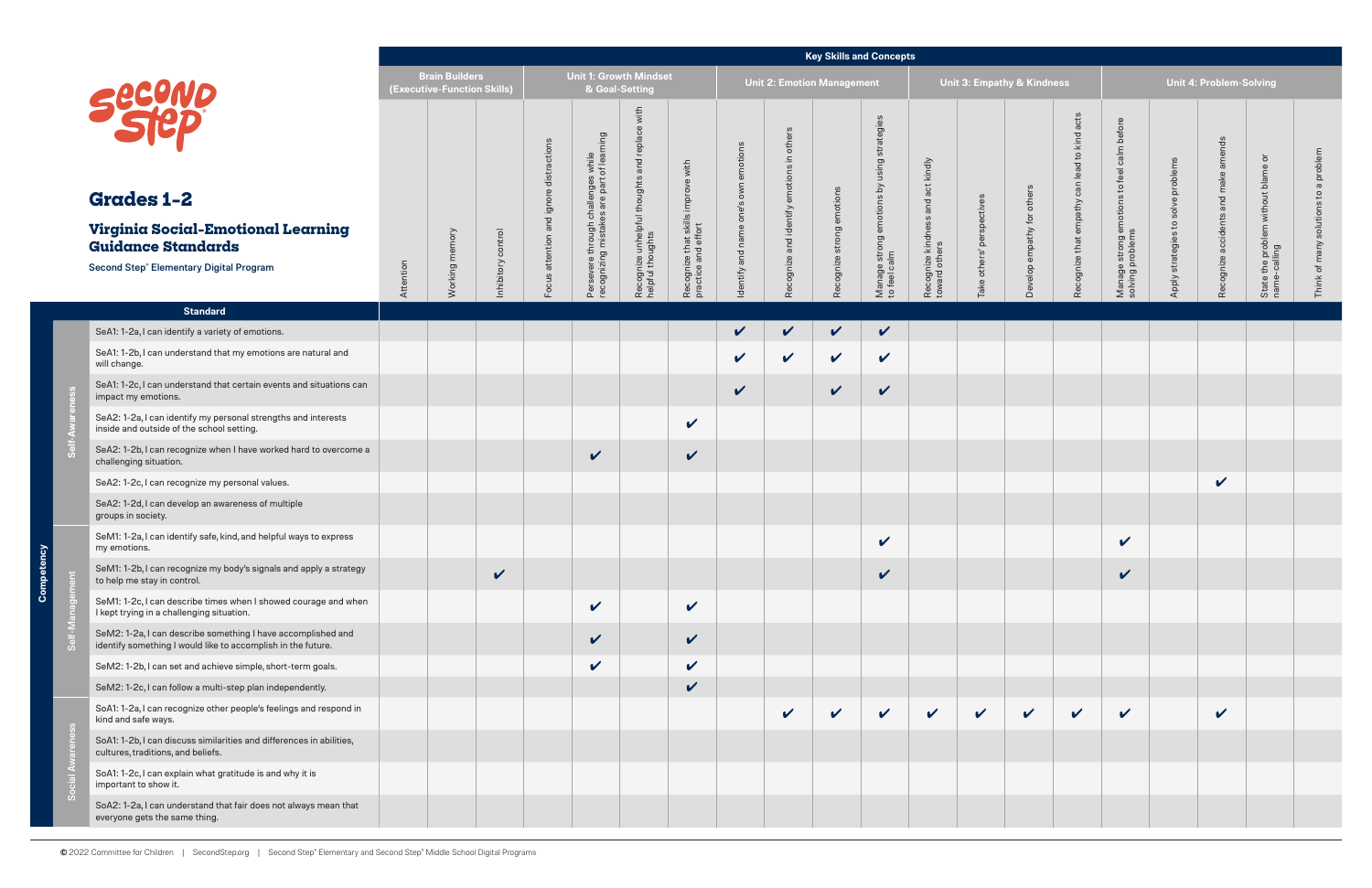|                                                                                                                   |              |                                                      |              |                 |                                                                            |                                                  |                                                           |                 |                                   |                           | <b>Key Skills and Concepts</b>            |                                     |                                       |                 |                     |                                     |                                        |                            |                               |                        |
|-------------------------------------------------------------------------------------------------------------------|--------------|------------------------------------------------------|--------------|-----------------|----------------------------------------------------------------------------|--------------------------------------------------|-----------------------------------------------------------|-----------------|-----------------------------------|---------------------------|-------------------------------------------|-------------------------------------|---------------------------------------|-----------------|---------------------|-------------------------------------|----------------------------------------|----------------------------|-------------------------------|------------------------|
|                                                                                                                   |              | <b>Brain Builders</b><br>(Executive-Function Skills) |              |                 | <b>Unit 1: Growth Mindset</b><br>& Goal-Setting                            |                                                  |                                                           |                 | <b>Unit 2: Emotion Management</b> |                           |                                           |                                     | <b>Unit 3: Empathy &amp; Kindness</b> |                 |                     |                                     |                                        | Unit 4: Problem-Solving    |                               |                        |
| Secono                                                                                                            |              |                                                      |              | distractions    | $\overline{g}$                                                             | with<br>replace<br>and                           |                                                           | own emotions    | others<br>$\equiv$<br>emotions    |                           | using strategies                          | act kindly                          |                                       |                 | lead to kind acts   | feel calm before                    | solve problems                         | amends<br>make             | $\overline{\sigma}$           | problem<br>ω           |
| <b>Grades 1-2</b>                                                                                                 |              |                                                      |              | and ignore      |                                                                            |                                                  |                                                           | one's           |                                   |                           |                                           | and                                 |                                       | others          | can                 | $\mathtt{S}$                        |                                        |                            | without blame                 | S,                     |
| Virginia Social-Emotional Learning<br><b>Guidance Standards</b>                                                   |              |                                                      | control      |                 | Persevere through challenges while<br>recognizing mistakes are part of lea | Recognize unhelpful thoughts<br>helpful thoughts | Recognize that skills improve with<br>practice and effort | entify and name | and identify                      | Recognize strong emotions | Manage strong emotions by<br>to feel calm | Recognize kindness<br>toward others | others' perspectiv                    | for             | ognize that empathy | emotions t<br>is                    | $\mathbf{S}$<br>$\omega$<br>strategies | Recognize accidents and    | problem \<br>ling             | $\overline{5}$<br>many |
| <b>Second Step® Elementary Digital Program</b>                                                                    | Attention    | Working memory                                       | Inhibitory   | Focus attention |                                                                            |                                                  |                                                           |                 | Recognize                         |                           |                                           |                                     | Take                                  | Develop empathy | Ō                   | Manage strong e<br>solving problems | Apply                                  |                            | the<br>-cal<br>State<br>name- |                        |
| <b>Standard</b>                                                                                                   |              |                                                      |              |                 |                                                                            |                                                  |                                                           |                 |                                   |                           |                                           |                                     |                                       |                 |                     |                                     |                                        |                            |                               |                        |
| ReS1: 1-2a, I can communicate my needs, wants, and ideas to adults<br>and peers in a positive way.                |              |                                                      |              |                 |                                                                            |                                                  |                                                           |                 |                                   |                           |                                           |                                     |                                       |                 |                     | V                                   |                                        | $\checkmark$               | $\checkmark$                  |                        |
| ReS1: 1-2b, I can demonstrate active listening skills when<br>interacting with adults and peers.                  | $\checkmark$ | $\checkmark$                                         | $\checkmark$ | $\checkmark$    |                                                                            |                                                  |                                                           |                 |                                   |                           |                                           |                                     |                                       |                 |                     |                                     |                                        |                            |                               |                        |
| ReS1: 1-2c, I can demonstrate when to resolve conflicts with peers<br>independently and when to include an adult. |              |                                                      |              |                 |                                                                            |                                                  |                                                           |                 |                                   |                           |                                           |                                     |                                       |                 |                     |                                     | $\boldsymbol{\mathcal{U}}$             | $\checkmark$               | $\checkmark$                  | $\mathbf v$            |
| ReS1: 1-2d, I can describe what I would do if I saw someone being<br>treated unkindly or unfairly.                |              |                                                      |              |                 |                                                                            |                                                  |                                                           |                 |                                   |                           |                                           |                                     |                                       |                 |                     |                                     |                                        |                            |                               |                        |
| ReS2:1-2a, I can demonstrate the actions of a helpful teammate or<br>group member.                                |              |                                                      |              |                 |                                                                            |                                                  |                                                           |                 |                                   |                           |                                           | $\checkmark$                        |                                       |                 |                     |                                     |                                        |                            |                               |                        |
| ReS2: 1-2b, I can identify non-verbal cues that indicate how<br>others may feel.                                  |              |                                                      |              |                 |                                                                            |                                                  |                                                           |                 | $\checkmark$                      | $\checkmark$              |                                           |                                     |                                       |                 |                     |                                     |                                        |                            |                               |                        |
| DeM1: 1-2a, I can classify a problem based on its size.                                                           |              |                                                      |              |                 |                                                                            |                                                  |                                                           |                 |                                   |                           |                                           |                                     |                                       |                 |                     |                                     | V                                      | $\boldsymbol{\mathcal{U}}$ |                               | $\checkmark$           |
| DeM1: 1-2b, I can list strategies to solve a problem.                                                             |              |                                                      |              |                 |                                                                            |                                                  |                                                           |                 |                                   |                           |                                           |                                     |                                       |                 |                     |                                     |                                        | V                          |                               | V                      |
| DeM1: 1-2c, I can recognize that I have choices in how to respond in<br>a situation.                              |              |                                                      |              |                 |                                                                            |                                                  |                                                           |                 |                                   |                           | V                                         | $\checkmark$                        |                                       | $\checkmark$    | $\mathbf v$         | $\checkmark$                        | $\checkmark$                           | $\checkmark$               | $\checkmark$                  | $\checkmark$           |
| DeM2: 1-2a, I can describe and appreciate ways that I am similar to<br>and different from other people.           |              |                                                      |              |                 |                                                                            |                                                  |                                                           |                 |                                   |                           |                                           |                                     |                                       |                 |                     |                                     |                                        |                            |                               |                        |
| DeM2: 1-2b, I can explain how the choices I make impact others.                                                   |              |                                                      |              |                 |                                                                            |                                                  |                                                           |                 |                                   |                           |                                           | $\checkmark$                        |                                       |                 | V                   | $\checkmark$                        | $\checkmark$                           | $\checkmark$               | $\mathbf v$                   |                        |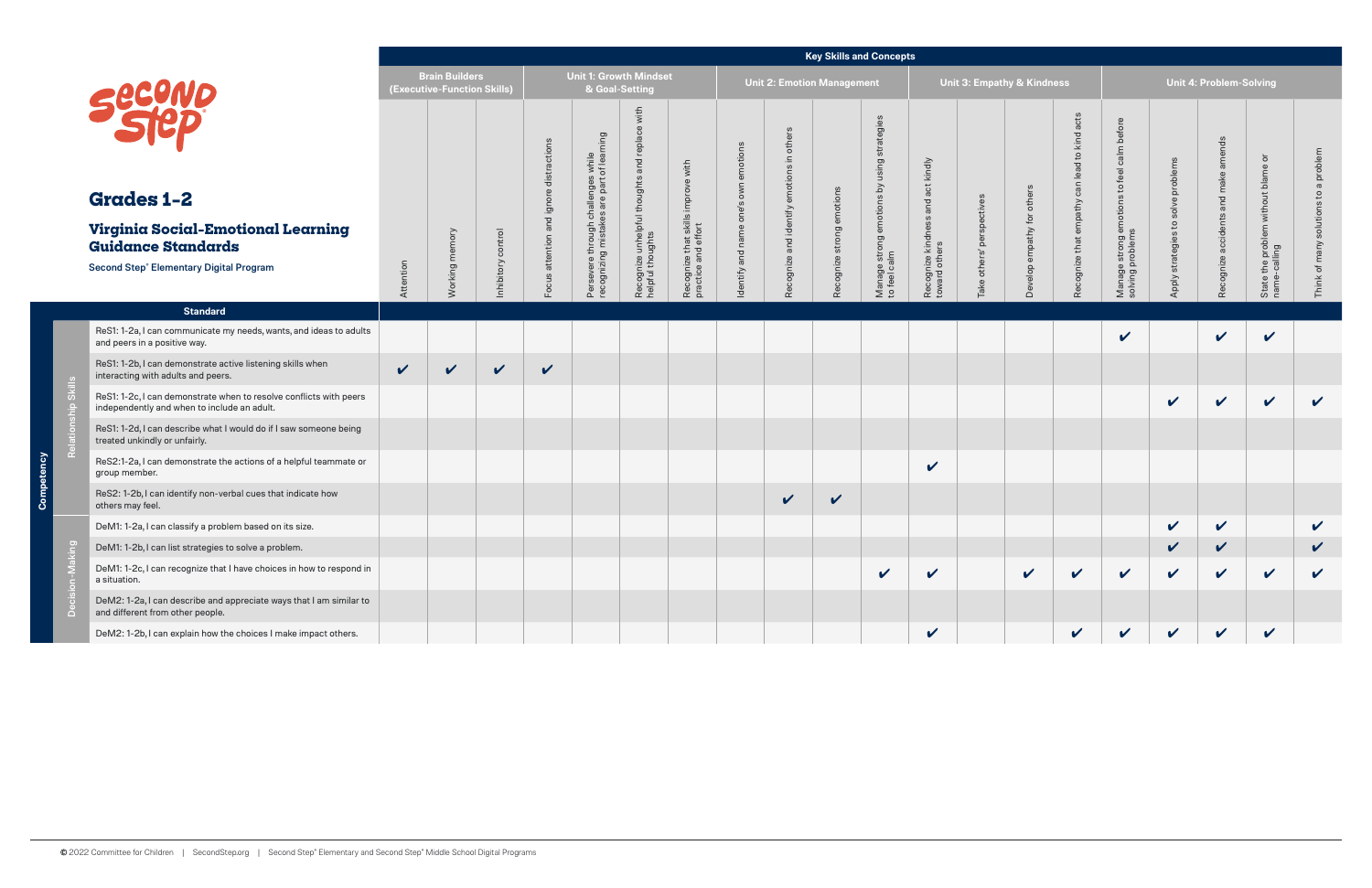|                                                                                                                                    |           |                                                      |                    |                       |                                        |                                                                                                |                            |                                                 |                               |                                |                                                             |                                                                        | <b>Key Skills and Concepts</b>                                         |                                                        |                                                                   |                                                                            |                                                                                              |                                                                                         |                                                                                      |                                                                |                                                                                |                                                                  |                                                  |                                                                                                         |                                                                             |
|------------------------------------------------------------------------------------------------------------------------------------|-----------|------------------------------------------------------|--------------------|-----------------------|----------------------------------------|------------------------------------------------------------------------------------------------|----------------------------|-------------------------------------------------|-------------------------------|--------------------------------|-------------------------------------------------------------|------------------------------------------------------------------------|------------------------------------------------------------------------|--------------------------------------------------------|-------------------------------------------------------------------|----------------------------------------------------------------------------|----------------------------------------------------------------------------------------------|-----------------------------------------------------------------------------------------|--------------------------------------------------------------------------------------|----------------------------------------------------------------|--------------------------------------------------------------------------------|------------------------------------------------------------------|--------------------------------------------------|---------------------------------------------------------------------------------------------------------|-----------------------------------------------------------------------------|
|                                                                                                                                    |           | <b>Brain Builders</b><br>(Executive-Function Skills) |                    |                       |                                        |                                                                                                |                            | <b>Unit 1: Growth Mindset</b><br>& Goal-Setting |                               |                                |                                                             |                                                                        |                                                                        | <b>Unit 2: Emotion Management</b>                      |                                                                   |                                                                            |                                                                                              | <b>Unit 3: Empathy &amp; Kindness</b>                                                   |                                                                                      |                                                                |                                                                                |                                                                  | <b>Unit 4: Problem-Solving</b>                   |                                                                                                         |                                                                             |
| <b>Grades 3-4</b>                                                                                                                  |           |                                                      |                    |                       | can<br>brain                           | Recognize that skills improve with practice,<br>effort, help from others, and trying a new way |                            |                                                 | Monitor progress toward goals | Reflect to inform future goals | it hard to<br>make<br>ဖ<br>$\overline{5}$<br>moti<br>strong | ldentify and label similar emotions with<br>different intensity levels | Recognize that regulating emotions<br>necessary to make good decisions | Apply reappraisal as an<br>emotion-management strategy | ing<br>curri<br>Apply planning ahead to manage<br>strong emotions | Recognize kindness helps them make friends<br>and strengthen relationships | different poir<br>$\bullet$<br>Recognize that people can hav<br>of view about the same thing | Recognize that empathy and<br>perspective-taking can help them get along<br>with others | help<br>$\mathtt{S}$<br>Apply perspective-taking strategies<br>empathize with others | Explain the importance of being calm before<br>problem-solving | Explain the importance of speaking up for one's<br>self when solving a problem | State the problem without blaming and from all<br>points of view | view<br>$\overline{\sigma}$<br>points            | $\sigma$<br>s of solutions to a<br>of view<br>Evaluate possible outcomes<br>problem based on all points | and<br>Pick a solution that is safe, respectful,<br>could work for everyone |
| <b>Virginia Social-Emotional Learning</b><br><b>Guidance Standards</b>                                                             |           | memory                                               |                    |                       |                                        |                                                                                                |                            |                                                 |                               |                                |                                                             |                                                                        |                                                                        |                                                        |                                                                   |                                                                            |                                                                                              |                                                                                         |                                                                                      |                                                                |                                                                                |                                                                  |                                                  |                                                                                                         |                                                                             |
| Second Step® Elementary Digital Program                                                                                            | Attention | Working <b>I</b>                                     | inhibitory control | Cognitive flexibility | Understand that the<br>grow and change |                                                                                                | Set goals                  | Make plans                                      |                               |                                | Recognize that s<br>think clearly                           |                                                                        |                                                                        |                                                        |                                                                   |                                                                            |                                                                                              |                                                                                         |                                                                                      |                                                                |                                                                                |                                                                  | Generate solutions to take<br>into consideration |                                                                                                         |                                                                             |
| <b>Standard</b>                                                                                                                    |           |                                                      |                    |                       |                                        |                                                                                                |                            |                                                 |                               |                                |                                                             |                                                                        |                                                                        |                                                        |                                                                   |                                                                            |                                                                                              |                                                                                         |                                                                                      |                                                                |                                                                                |                                                                  |                                                  |                                                                                                         |                                                                             |
| SeA1: 3-4a, I can understand I can have more than one emotion at<br>the same time.                                                 |           |                                                      |                    |                       |                                        |                                                                                                |                            |                                                 |                               |                                |                                                             |                                                                        |                                                                        |                                                        |                                                                   |                                                                            |                                                                                              |                                                                                         |                                                                                      |                                                                |                                                                                |                                                                  |                                                  |                                                                                                         |                                                                             |
| SeA1: 3-4b, I can recognize the difference between negative and<br>positive self-talk.                                             |           |                                                      |                    |                       |                                        |                                                                                                |                            |                                                 |                               |                                |                                                             |                                                                        | $\checkmark$                                                           | $\checkmark$                                           |                                                                   |                                                                            |                                                                                              |                                                                                         |                                                                                      |                                                                |                                                                                |                                                                  |                                                  |                                                                                                         |                                                                             |
| SeA1: 3-4c, I can identify my emotions based on my body signals,<br>events, and situations.                                        |           |                                                      |                    |                       |                                        |                                                                                                |                            |                                                 |                               |                                | $\vee$                                                      | $\checkmark$                                                           | $\vee$                                                                 | $\vee$                                                 | $\checkmark$                                                      |                                                                            |                                                                                              |                                                                                         |                                                                                      |                                                                |                                                                                |                                                                  |                                                  |                                                                                                         |                                                                             |
| SeA2: 3-4a, I can identify my personal strengths and interests<br>inside and outside of the school setting.                        |           |                                                      |                    |                       |                                        | $\mathbf v$                                                                                    | $\checkmark$               |                                                 |                               |                                |                                                             |                                                                        |                                                                        |                                                        |                                                                   |                                                                            |                                                                                              |                                                                                         |                                                                                      |                                                                |                                                                                |                                                                  |                                                  |                                                                                                         |                                                                             |
| SeA2: 3-4b, I can identify my personal challenges and recognize<br>that I can address these challenges by having a growth mindset. |           |                                                      |                    |                       | $\checkmark$                           | $\sqrt{2}$                                                                                     | $\mathbf{v}$               | $\checkmark$                                    | $\sqrt{2}$                    | $\checkmark$                   |                                                             |                                                                        |                                                                        |                                                        |                                                                   |                                                                            |                                                                                              |                                                                                         |                                                                                      |                                                                |                                                                                |                                                                  |                                                  |                                                                                                         |                                                                             |
| SeA2: 3-4c, I can identify ways I can show values such as honesty,<br>kindness, and integrity through my actions.                  |           |                                                      |                    |                       |                                        |                                                                                                |                            |                                                 |                               |                                |                                                             |                                                                        |                                                                        |                                                        |                                                                   | V                                                                          |                                                                                              | $\checkmark$                                                                            | V                                                                                    |                                                                |                                                                                | V                                                                |                                                  |                                                                                                         |                                                                             |
| SeA2: 3-4d, I can describe the multiple groups in society that help<br>create my identity.                                         |           |                                                      |                    |                       |                                        |                                                                                                |                            |                                                 |                               |                                |                                                             |                                                                        |                                                                        |                                                        |                                                                   |                                                                            |                                                                                              |                                                                                         |                                                                                      |                                                                |                                                                                |                                                                  |                                                  |                                                                                                         |                                                                             |
| SeM1: 3-4a, I can evaluate ways that I currently express emotions<br>as either kind or unkind.                                     |           |                                                      |                    |                       |                                        |                                                                                                |                            |                                                 |                               |                                |                                                             |                                                                        |                                                                        |                                                        |                                                                   |                                                                            |                                                                                              |                                                                                         |                                                                                      |                                                                |                                                                                |                                                                  |                                                  |                                                                                                         |                                                                             |
| SeM1: 3-4b, I can identify coping skills for specific situations that<br>cause me to feel stress or uncomfortable emotions.        |           |                                                      |                    |                       |                                        |                                                                                                |                            |                                                 |                               |                                |                                                             |                                                                        |                                                                        | $\vee$                                                 | $\checkmark$                                                      |                                                                            |                                                                                              |                                                                                         |                                                                                      |                                                                |                                                                                |                                                                  |                                                  |                                                                                                         |                                                                             |
| SeM1: 3-4c, I can describe how I can use courage and<br>perseverance to overcome a challenging situation.                          |           |                                                      |                    |                       |                                        | $\mathbf{v}$                                                                                   | $\sqrt{2}$                 | $\checkmark$                                    | $\sqrt{2}$                    | $\boldsymbol{\mathcal{U}}$     |                                                             |                                                                        |                                                                        |                                                        |                                                                   |                                                                            |                                                                                              |                                                                                         |                                                                                      |                                                                |                                                                                |                                                                  |                                                  |                                                                                                         |                                                                             |
| SeM2: 3-4a, I can recognize the connection between short-term<br>and long-term goals.                                              |           |                                                      |                    |                       |                                        |                                                                                                |                            | $\vee$                                          | $\checkmark$                  | $\checkmark$                   |                                                             |                                                                        |                                                                        |                                                        |                                                                   |                                                                            |                                                                                              |                                                                                         |                                                                                      |                                                                |                                                                                |                                                                  |                                                  |                                                                                                         |                                                                             |
| SeM2: 3-4b, I can set a goal, divide it into steps, and identify<br>strategies to reach it.                                        |           |                                                      |                    |                       |                                        |                                                                                                | $\boldsymbol{\mathcal{U}}$ | $\checkmark$                                    | $\checkmark$                  |                                |                                                             |                                                                        |                                                                        |                                                        |                                                                   |                                                                            |                                                                                              |                                                                                         |                                                                                      |                                                                |                                                                                |                                                                  |                                                  |                                                                                                         |                                                                             |
| SeM2: 3-4c, I can develop and improve my daily organizational skills.                                                              |           |                                                      |                    |                       |                                        |                                                                                                |                            |                                                 |                               |                                |                                                             |                                                                        |                                                                        |                                                        |                                                                   |                                                                            |                                                                                              |                                                                                         |                                                                                      |                                                                |                                                                                |                                                                  |                                                  |                                                                                                         |                                                                             |
| SoA1: 3-4a, I can define empathy and explain ways to demonstrate it.                                                               |           |                                                      |                    |                       |                                        |                                                                                                |                            |                                                 |                               |                                |                                                             |                                                                        |                                                                        |                                                        |                                                                   | $\checkmark$                                                               | $\checkmark$                                                                                 | $\checkmark$                                                                            | $\checkmark$                                                                         |                                                                |                                                                                |                                                                  |                                                  |                                                                                                         |                                                                             |
| SoA1: 3-4b, I can ask questions in a positive manner about other<br>people's cultures, traditions, and beliefs.                    |           |                                                      |                    |                       |                                        |                                                                                                |                            |                                                 |                               |                                |                                                             |                                                                        |                                                                        |                                                        |                                                                   |                                                                            |                                                                                              |                                                                                         |                                                                                      |                                                                |                                                                                |                                                                  |                                                  |                                                                                                         |                                                                             |
| SoA1: 3-4c, I can develop regular habits that allow me to<br>express gratitude.                                                    |           |                                                      |                    |                       |                                        |                                                                                                |                            |                                                 |                               |                                |                                                             |                                                                        |                                                                        |                                                        |                                                                   |                                                                            |                                                                                              |                                                                                         |                                                                                      |                                                                |                                                                                |                                                                  |                                                  |                                                                                                         |                                                                             |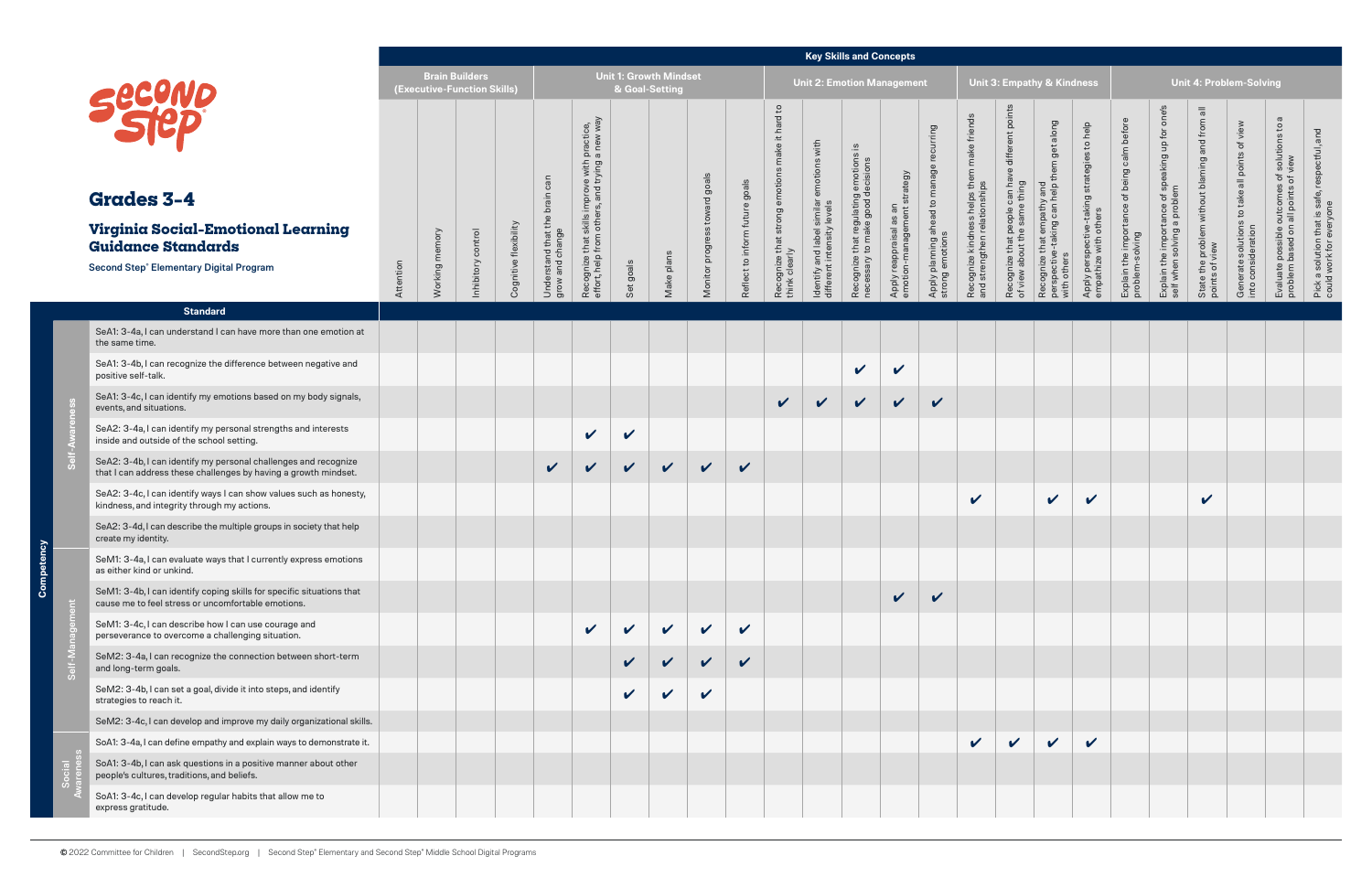|        |                                                                                                                                                                        |                            |                            |                                    |                       |                                       |                                                                                                       |                                                 |            |                               |                                |                                                        | <b>Key Skills and Concepts</b>                                         |                                                                           |                                                 |                                                                |                                                                            |                                                                                               |                                                                                         |                                                                                     |                                                                |                                                                                   |                                                                  |                                                                                           |                                                                                                         |                                                                                 |
|--------|------------------------------------------------------------------------------------------------------------------------------------------------------------------------|----------------------------|----------------------------|------------------------------------|-----------------------|---------------------------------------|-------------------------------------------------------------------------------------------------------|-------------------------------------------------|------------|-------------------------------|--------------------------------|--------------------------------------------------------|------------------------------------------------------------------------|---------------------------------------------------------------------------|-------------------------------------------------|----------------------------------------------------------------|----------------------------------------------------------------------------|-----------------------------------------------------------------------------------------------|-----------------------------------------------------------------------------------------|-------------------------------------------------------------------------------------|----------------------------------------------------------------|-----------------------------------------------------------------------------------|------------------------------------------------------------------|-------------------------------------------------------------------------------------------|---------------------------------------------------------------------------------------------------------|---------------------------------------------------------------------------------|
|        |                                                                                                                                                                        |                            | <b>Brain Builders</b>      | <b>(Executive-Function Skills)</b> |                       |                                       |                                                                                                       | <b>Unit 1: Growth Mindset</b><br>& Goal-Setting |            |                               |                                |                                                        |                                                                        |                                                                           | <b>Unit 2: Emotion Management</b>               |                                                                |                                                                            |                                                                                               | Unit 3: Empathy & Kindness                                                              |                                                                                     |                                                                |                                                                                   |                                                                  | <b>Unit 4: Problem-Solving</b>                                                            |                                                                                                         |                                                                                 |
|        | <b>Grades 3-4</b><br>Virginia Social-Emotional Learning                                                                                                                |                            |                            |                                    |                       | can<br>brain<br>the                   | Recognize that skills improve with practice,<br>effort, help from others, and trying a new way<br>oth |                                                 |            | Monitor progress toward goals | Reflect to inform future goals | $\mathsf{c}$<br>hard<br>$\pm$<br>make<br>ons<br>emotio | ldentify and label similar emotions with<br>different intensity levels | Recognize that regulating emotions is<br>necessary to make good decisions | strategy                                        | recurring<br>Apply planning ahead to manage<br>strong emotions | Recognize kindness helps them make friends<br>and strengthen relationships | poir<br>different<br>$\circ$<br>Recognize that people can hav<br>of view about the same thing | Recognize that empathy and<br>perspective-taking can help them get along<br>with others | help<br>$\circ$<br>ဖ<br>Apply perspective-taking strategie<br>empathize with others | Explain the importance of being calm before<br>problem-solving | one's<br>Explain the importance of speaking up for<br>self when solving a problem | State the problem without blaming and from all<br>points of view | view<br>$\overline{\sigma}$<br>points<br>Generate solutions to take<br>into consideration | $\sigma$<br>s of solutions to a<br>of view<br>Evaluate possible outcomes<br>problem based on all points | and<br>espectful,<br>Pick a solution that is safe, r<br>could work for everyone |
|        | <b>Guidance Standards</b>                                                                                                                                              |                            |                            |                                    |                       |                                       |                                                                                                       |                                                 |            |                               |                                |                                                        |                                                                        |                                                                           |                                                 |                                                                |                                                                            |                                                                                               |                                                                                         |                                                                                     |                                                                |                                                                                   |                                                                  |                                                                                           |                                                                                                         |                                                                                 |
|        | <b>Second Step® Elementary Digital Program</b>                                                                                                                         | Attention                  | Working memory             | nhibitory control                  | Cognitive flexibility | Understand that th<br>grow and change |                                                                                                       | Set goals                                       | Make plans |                               |                                | Recognize that strong<br>think clearly                 |                                                                        |                                                                           | Apply reappraisal as an<br>emotion-management s |                                                                |                                                                            |                                                                                               |                                                                                         |                                                                                     |                                                                |                                                                                   |                                                                  |                                                                                           |                                                                                                         |                                                                                 |
|        | <b>Standard</b>                                                                                                                                                        |                            |                            |                                    |                       |                                       |                                                                                                       |                                                 |            |                               |                                |                                                        |                                                                        |                                                                           |                                                 |                                                                |                                                                            |                                                                                               |                                                                                         |                                                                                     |                                                                |                                                                                   |                                                                  |                                                                                           |                                                                                                         |                                                                                 |
|        | SoA2: 3-4a, I can understand that people may face different barriers<br>based on their identity and groups in society and that this is not fair.                       |                            |                            |                                    |                       |                                       |                                                                                                       |                                                 |            |                               |                                |                                                        |                                                                        |                                                                           |                                                 |                                                                |                                                                            |                                                                                               |                                                                                         |                                                                                     |                                                                |                                                                                   |                                                                  |                                                                                           |                                                                                                         |                                                                                 |
|        | SoA2: 3-4b, I can understand how stereotypes can be harmful.                                                                                                           |                            |                            |                                    |                       |                                       |                                                                                                       |                                                 |            |                               |                                |                                                        |                                                                        |                                                                           |                                                 |                                                                |                                                                            |                                                                                               |                                                                                         |                                                                                     |                                                                |                                                                                   |                                                                  |                                                                                           |                                                                                                         |                                                                                 |
|        | SoA2:3-4c, I can recognize and value the thoughts and<br>feelings of others.                                                                                           |                            |                            |                                    |                       |                                       |                                                                                                       |                                                 |            |                               |                                |                                                        | $\checkmark$                                                           |                                                                           |                                                 |                                                                |                                                                            | $\checkmark$                                                                                  | $\checkmark$                                                                            | $\mathbf v$                                                                         |                                                                |                                                                                   | $\sqrt{2}$                                                       | $\mathbf{v}$                                                                              | $\mathbf{v}$                                                                                            | $\mathbf{v}$                                                                    |
|        | ReS1: 3-4a, I can demonstrate positive verbal and non-verbal<br>communication skills through my words, tone of voice, and body<br>language (incorporate social media). | $\checkmark$               | $\boldsymbol{\mathcal{U}}$ |                                    | V                     |                                       |                                                                                                       |                                                 |            |                               |                                |                                                        |                                                                        |                                                                           |                                                 |                                                                |                                                                            |                                                                                               |                                                                                         |                                                                                     |                                                                |                                                                                   | $\boldsymbol{\mathcal{U}}$                                       |                                                                                           |                                                                                                         |                                                                                 |
|        | ReS1: 3-4b, I can independently apply active listening skills in<br>different situations.                                                                              | $\boldsymbol{\mathcal{U}}$ |                            |                                    | $\checkmark$          |                                       |                                                                                                       |                                                 |            |                               |                                |                                                        |                                                                        |                                                                           |                                                 |                                                                |                                                                            | $\checkmark$                                                                                  | $\checkmark$                                                                            | $\checkmark$                                                                        |                                                                |                                                                                   |                                                                  |                                                                                           |                                                                                                         |                                                                                 |
|        | ReS1: 3-4c, I can apologize in a meaningful way when I have made a<br>mistake (even if it was an accident).                                                            |                            |                            |                                    |                       |                                       |                                                                                                       |                                                 |            |                               |                                |                                                        |                                                                        |                                                                           |                                                 |                                                                |                                                                            |                                                                                               |                                                                                         |                                                                                     |                                                                |                                                                                   |                                                                  |                                                                                           |                                                                                                         |                                                                                 |
|        | ReS1: 3-4d, I can brainstorm ways to tell someone when their words<br>or actions are hurtful.                                                                          |                            |                            |                                    |                       |                                       |                                                                                                       |                                                 |            |                               |                                |                                                        |                                                                        |                                                                           |                                                 |                                                                |                                                                            |                                                                                               |                                                                                         |                                                                                     |                                                                |                                                                                   |                                                                  |                                                                                           |                                                                                                         |                                                                                 |
|        | ReS2: 3-4a, I can identify different roles within a group setting and I<br>understand how they all contribute.                                                         |                            |                            |                                    |                       |                                       |                                                                                                       |                                                 | V          | $\boldsymbol{\mathcal{U}}$    |                                |                                                        |                                                                        |                                                                           |                                                 |                                                                |                                                                            |                                                                                               |                                                                                         |                                                                                     |                                                                |                                                                                   |                                                                  |                                                                                           |                                                                                                         |                                                                                 |
|        | ReS2: 3-4b, I can adapt my behavior based on another's<br>non-verbal cues.                                                                                             |                            |                            | $\checkmark$                       |                       |                                       |                                                                                                       |                                                 |            |                               |                                |                                                        |                                                                        |                                                                           |                                                 |                                                                |                                                                            |                                                                                               |                                                                                         |                                                                                     |                                                                |                                                                                   |                                                                  |                                                                                           |                                                                                                         |                                                                                 |
|        | ReS2: 3-4c, I can identify the difference between positive and<br>negative peer pressure.                                                                              |                            |                            |                                    |                       |                                       |                                                                                                       |                                                 |            |                               |                                |                                                        |                                                                        |                                                                           |                                                 |                                                                |                                                                            |                                                                                               |                                                                                         |                                                                                     |                                                                |                                                                                   |                                                                  |                                                                                           |                                                                                                         |                                                                                 |
|        | DeM1: 3-4a, I can explain what is within my control and what is<br>outside of my control when facing a problem.                                                        |                            |                            |                                    |                       |                                       |                                                                                                       |                                                 |            |                               |                                |                                                        |                                                                        |                                                                           |                                                 |                                                                |                                                                            |                                                                                               |                                                                                         |                                                                                     | $\checkmark$                                                   |                                                                                   |                                                                  |                                                                                           |                                                                                                         |                                                                                 |
|        | DeM1: 3-4b, I can explain the information I used as well as the<br>steps I took when making a decision.                                                                |                            |                            |                                    |                       |                                       |                                                                                                       |                                                 |            |                               |                                |                                                        |                                                                        |                                                                           |                                                 |                                                                |                                                                            |                                                                                               |                                                                                         |                                                                                     | $\checkmark$                                                   | $\checkmark$                                                                      | $\sqrt{2}$                                                       | $\mathbf{v}$                                                                              | $\mathbf{v}$                                                                                            | $\checkmark$                                                                    |
|        | DeM1: 3-4c, I can recognize that my choices may result in<br>different outcomes.                                                                                       |                            |                            |                                    |                       |                                       | $\checkmark$                                                                                          |                                                 |            |                               |                                |                                                        |                                                                        | $\checkmark$                                                              |                                                 |                                                                |                                                                            |                                                                                               |                                                                                         | $\checkmark$                                                                        |                                                                | $\mathbf{v}$                                                                      |                                                                  | $\mathbf{v}$                                                                              |                                                                                                         |                                                                                 |
| $\Box$ | DeM2: 3-4a, I can develop an awareness of and comfort with my<br>membership in multiple groups in society.                                                             |                            |                            |                                    |                       |                                       |                                                                                                       |                                                 |            |                               |                                |                                                        |                                                                        |                                                                           |                                                 |                                                                |                                                                            |                                                                                               |                                                                                         |                                                                                     |                                                                |                                                                                   |                                                                  |                                                                                           |                                                                                                         |                                                                                 |
|        | DeM2: 3-4b, I can consider the feelings and rights of myself and<br>others when making decisions.                                                                      |                            |                            |                                    |                       |                                       |                                                                                                       |                                                 |            |                               |                                |                                                        |                                                                        |                                                                           |                                                 |                                                                |                                                                            |                                                                                               |                                                                                         |                                                                                     | $\checkmark$                                                   | $\checkmark$                                                                      | $\vee$                                                           | $\vee$                                                                                    | $\mathbf{v}$                                                                                            |                                                                                 |

ာဝ

<u>ડ</u>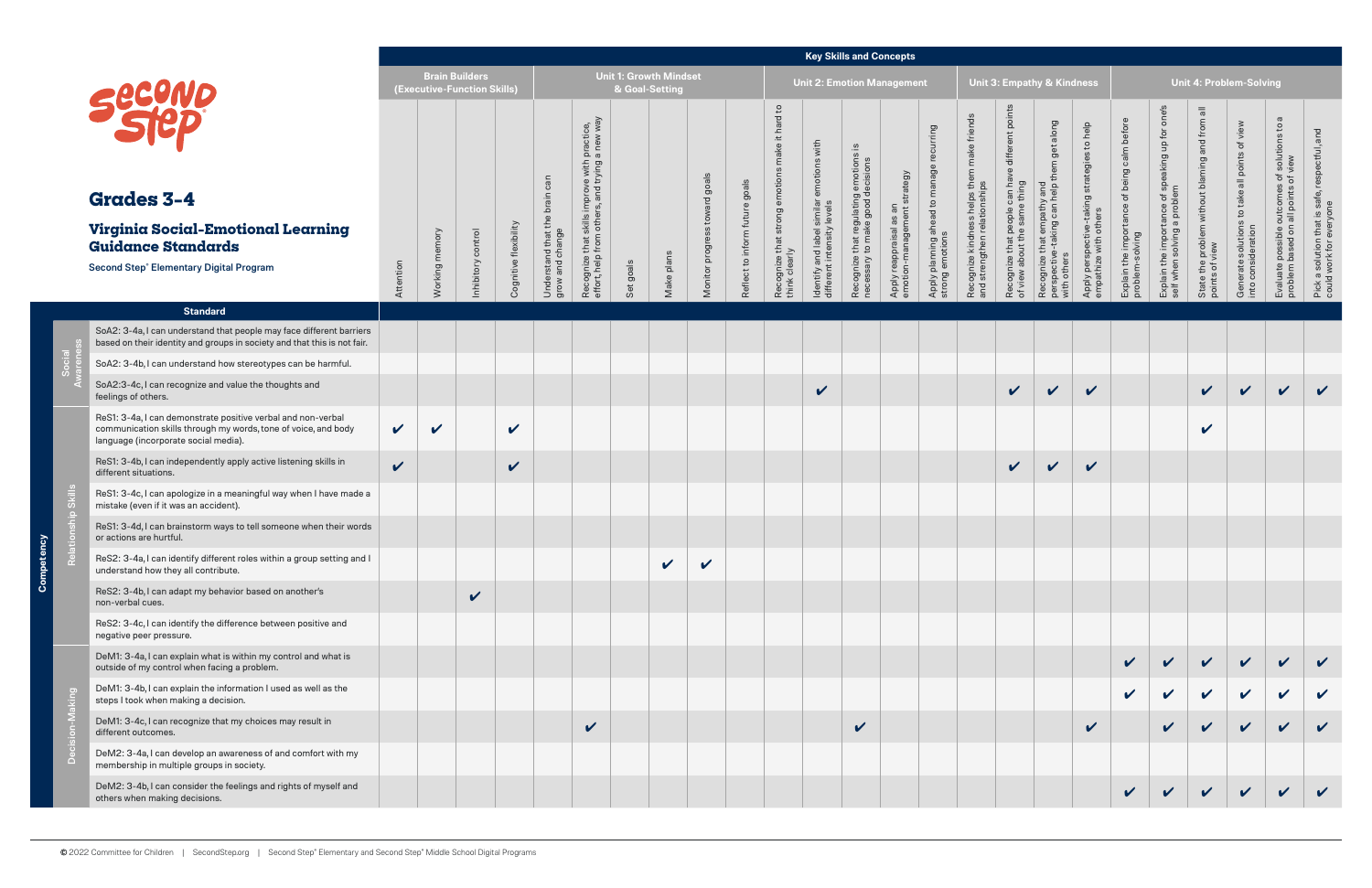|                                                                                                                                                                     |           |                                                      |                  |                       |                                     |                                                 |                                                    |                                |                                                                                    | <b>Key Skills and Concepts</b>                                                          |                                                                  |                                                                                   |                                                                                                                   |                                                                |                                                                                       |                                                                            |                                                                                                                |                                                                          |                                                                                           |
|---------------------------------------------------------------------------------------------------------------------------------------------------------------------|-----------|------------------------------------------------------|------------------|-----------------------|-------------------------------------|-------------------------------------------------|----------------------------------------------------|--------------------------------|------------------------------------------------------------------------------------|-----------------------------------------------------------------------------------------|------------------------------------------------------------------|-----------------------------------------------------------------------------------|-------------------------------------------------------------------------------------------------------------------|----------------------------------------------------------------|---------------------------------------------------------------------------------------|----------------------------------------------------------------------------|----------------------------------------------------------------------------------------------------------------|--------------------------------------------------------------------------|-------------------------------------------------------------------------------------------|
|                                                                                                                                                                     |           | <b>Brain Builders</b><br>(Executive-Function Skills) |                  |                       |                                     | <b>Unit 1: Growth Mindset</b><br>& Goal-Setting |                                                    |                                |                                                                                    | <b>Unit 2: Emotion Management</b>                                                       |                                                                  |                                                                                   | <b>Unit 3: Empathy</b><br>& Kindness                                                                              |                                                                |                                                                                       |                                                                            | <b>Unit 4: Problem-Solving</b>                                                                                 |                                                                          |                                                                                           |
| <b>Second</b><br><b>Grade 5</b>                                                                                                                                     |           |                                                      |                  |                       | a plan to<br>and make               | and identify roadblocks                         | Modify a plan to move or work around<br>roadblocks |                                | them<br>cause<br>Recognize the unique things that<br>to experience strong emotions | they<br>Identify emotion-management strategies<br>currently use that work well for them | Anticipate and plan for situations that cause<br>strong emotions | Identify and analyze how individuals use<br>empathy to make their community bette | entify<br>Use empathy and perspective-taking to i<br>a problem and a potential solution within<br>their community | Manage strong emotions to feel calm before<br>solving problems | State the problem without blaming and from<br>the perspectives of all people involved | Generate solutions to take all people's<br>perspectives into consideration | $\sigma$<br>$\mathsf{S}$<br>Evaluate possible outcomes of solutions<br>problem based on others' points of view | Pick a solution that is safe, respectful, and<br>could work for everyone | ldentify when, where, and with whom they think<br>it would be best to work on the problem |
| <b>Virginia Social-Emotional Learning</b><br><b>Guidance Standards</b>                                                                                              |           | memory                                               |                  |                       | Isogland                            |                                                 |                                                    |                                |                                                                                    |                                                                                         |                                                                  |                                                                                   |                                                                                                                   |                                                                |                                                                                       |                                                                            |                                                                                                                |                                                                          |                                                                                           |
| <b>Second Step® Elementary Digital Program</b>                                                                                                                      | Attention | Working                                              | hibitory control | Cognitive flexibility | Identify a persor<br>reach the goal | Monitor progress                                |                                                    | Reflect to inform future goals |                                                                                    |                                                                                         |                                                                  |                                                                                   |                                                                                                                   |                                                                |                                                                                       |                                                                            |                                                                                                                |                                                                          |                                                                                           |
| <b>Standard</b>                                                                                                                                                     |           |                                                      |                  |                       |                                     |                                                 |                                                    |                                |                                                                                    |                                                                                         |                                                                  |                                                                                   |                                                                                                                   |                                                                |                                                                                       |                                                                            |                                                                                                                |                                                                          |                                                                                           |
| SeA1: 5-6a, I can differentiate among a variety of complex emotions.                                                                                                |           |                                                      |                  |                       |                                     |                                                 |                                                    |                                | $\checkmark$                                                                       | $\checkmark$                                                                            | $\checkmark$                                                     |                                                                                   |                                                                                                                   |                                                                |                                                                                       |                                                                            |                                                                                                                |                                                                          |                                                                                           |
| SeA1: 5-6b, I can identify examples of how my positive and negative<br>self-talk can impact my emotions.                                                            |           |                                                      |                  |                       |                                     |                                                 |                                                    |                                |                                                                                    |                                                                                         | $\mathbf v$                                                      |                                                                                   |                                                                                                                   |                                                                |                                                                                       |                                                                            |                                                                                                                |                                                                          |                                                                                           |
| SeA1: 5-6c, I can anticipate my emotions based on my body signals,<br>events, and situations.                                                                       |           |                                                      |                  |                       |                                     |                                                 |                                                    |                                | $\checkmark$                                                                       | $\checkmark$                                                                            | $\boldsymbol{\mathcal{U}}$                                       |                                                                                   |                                                                                                                   | $\checkmark$                                                   |                                                                                       |                                                                            |                                                                                                                |                                                                          |                                                                                           |
| SeA2: 5-6a, I can analyze how my personal strengths give me<br>confidence in multiple settings.                                                                     |           |                                                      |                  |                       |                                     |                                                 |                                                    |                                |                                                                                    |                                                                                         |                                                                  |                                                                                   |                                                                                                                   |                                                                |                                                                                       |                                                                            |                                                                                                                |                                                                          |                                                                                           |
| SeA2: 5-6b, I can identify actions I can take to overcome<br>personal challenges.                                                                                   |           |                                                      |                  |                       | $\checkmark$                        | $\checkmark$                                    | $\checkmark$                                       | $\checkmark$                   |                                                                                    |                                                                                         |                                                                  |                                                                                   |                                                                                                                   |                                                                |                                                                                       |                                                                            |                                                                                                                |                                                                          |                                                                                           |
| SeA2: 5-6c, I can understand the relationship between my values<br>and interests.                                                                                   |           |                                                      |                  |                       |                                     |                                                 |                                                    |                                |                                                                                    |                                                                                         |                                                                  |                                                                                   |                                                                                                                   |                                                                |                                                                                       |                                                                            |                                                                                                                |                                                                          |                                                                                           |
| SeA2: 5-6d, I can develop an awareness of and comfort with my<br>membership in multiple groups in society.                                                          |           |                                                      |                  |                       |                                     |                                                 |                                                    |                                |                                                                                    |                                                                                         |                                                                  |                                                                                   |                                                                                                                   |                                                                |                                                                                       |                                                                            |                                                                                                                |                                                                          |                                                                                           |
| SeM1: 5-6a, I can identify the difference between healthy and<br>unhealthy stress levels.                                                                           |           |                                                      |                  |                       |                                     |                                                 |                                                    |                                |                                                                                    |                                                                                         |                                                                  |                                                                                   |                                                                                                                   |                                                                |                                                                                       |                                                                            |                                                                                                                |                                                                          |                                                                                           |
| SeM1: 5-6b, I can proactively plan and apply a coping skill for<br>handling a stressful situation that typically causes me to experience<br>uncomfortable emotions. |           |                                                      |                  |                       |                                     |                                                 |                                                    |                                |                                                                                    |                                                                                         | $\checkmark$                                                     |                                                                                   |                                                                                                                   | $\checkmark$                                                   |                                                                                       |                                                                            |                                                                                                                |                                                                          |                                                                                           |
| SeM1: 5-6c, I can identify and utilize strategies for persevering<br>through challenges and setbacks.                                                               |           |                                                      |                  |                       | $\checkmark$                        | $\checkmark$                                    | $\mathbf v$                                        | $\checkmark$                   |                                                                                    |                                                                                         | $\mathbf v$                                                      |                                                                                   |                                                                                                                   | $\checkmark$                                                   |                                                                                       |                                                                            |                                                                                                                |                                                                          |                                                                                           |
| SeM2: 5-6a, I can identify the importance of setting academic<br>goals for personal growth.                                                                         |           |                                                      |                  |                       | $\checkmark$                        |                                                 |                                                    |                                |                                                                                    |                                                                                         |                                                                  |                                                                                   |                                                                                                                   |                                                                |                                                                                       |                                                                            |                                                                                                                |                                                                          |                                                                                           |
| SeM2: 5-6b, I can plan, implement, and monitor progress toward<br>reaching my goals.                                                                                |           |                                                      |                  |                       | $\checkmark$                        | $\checkmark$                                    | $\mathbf v$                                        | $\checkmark$                   |                                                                                    |                                                                                         |                                                                  |                                                                                   |                                                                                                                   |                                                                |                                                                                       |                                                                            |                                                                                                                |                                                                          |                                                                                           |
| SeM2: 5-6c, I can manage my time to help me achieve my goals.                                                                                                       |           |                                                      |                  |                       | $\checkmark$                        | $\checkmark$                                    | $\checkmark$                                       | $\checkmark$                   |                                                                                    |                                                                                         |                                                                  |                                                                                   |                                                                                                                   |                                                                |                                                                                       |                                                                            |                                                                                                                |                                                                          |                                                                                           |
| SoA1: 5-6a, I can empathize with others' thoughts, perspectives,<br>and emotions.                                                                                   |           |                                                      |                  |                       |                                     |                                                 |                                                    |                                |                                                                                    |                                                                                         |                                                                  | $\checkmark$                                                                      | $\mathbf v$                                                                                                       |                                                                | $\checkmark$                                                                          | $\checkmark$                                                               | $\checkmark$                                                                                                   | $\mathbf v$                                                              |                                                                                           |
| SoA1: 5-6b, I can gain a broader understanding by asking questions<br>and listening to those with different perspectives, backgrounds,<br>and cultures.             |           |                                                      |                  |                       |                                     |                                                 |                                                    |                                |                                                                                    |                                                                                         |                                                                  |                                                                                   |                                                                                                                   |                                                                | $\checkmark$                                                                          | $\checkmark$                                                               | $\mathbf v$                                                                                                    | $\checkmark$                                                             |                                                                                           |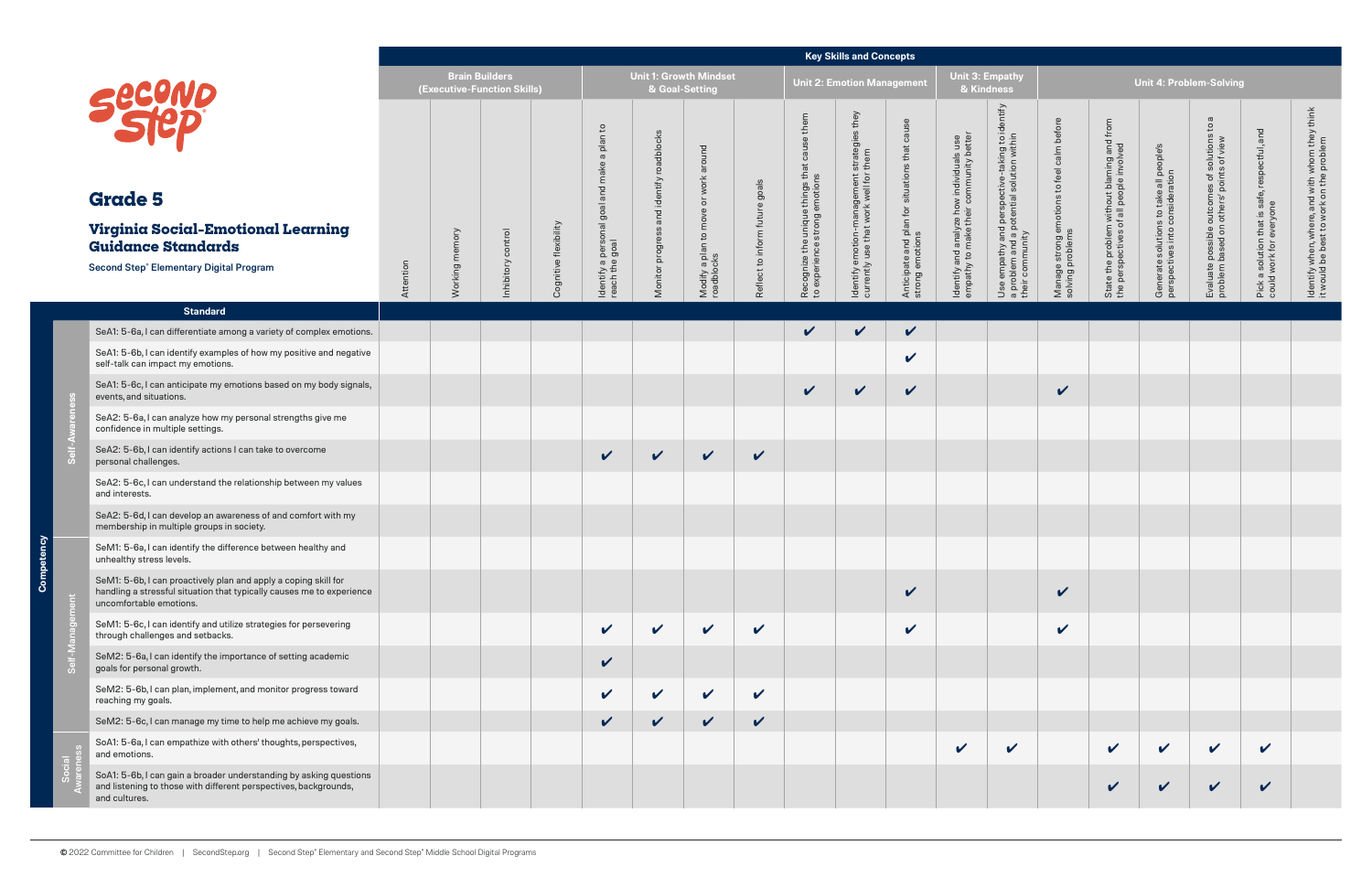|                                                                                                                                                             |           |                                                      |                    |                       |                                                     |                     |                                     |                   |                                                                   | <b>Key Skills and Concepts</b>                                    |                                                                     |                                                                                    |                                                                                                                        |                                                                |                                                                                       |                                                                            |                                                                 |                                                                          |                                                                                           |
|-------------------------------------------------------------------------------------------------------------------------------------------------------------|-----------|------------------------------------------------------|--------------------|-----------------------|-----------------------------------------------------|---------------------|-------------------------------------|-------------------|-------------------------------------------------------------------|-------------------------------------------------------------------|---------------------------------------------------------------------|------------------------------------------------------------------------------------|------------------------------------------------------------------------------------------------------------------------|----------------------------------------------------------------|---------------------------------------------------------------------------------------|----------------------------------------------------------------------------|-----------------------------------------------------------------|--------------------------------------------------------------------------|-------------------------------------------------------------------------------------------|
|                                                                                                                                                             |           | <b>Brain Builders</b><br>(Executive-Function Skills) |                    |                       |                                                     | & Goal-Setting      | <b>Unit 1: Growth Mindset</b>       |                   |                                                                   | <b>Unit 2: Emotion Management</b>                                 |                                                                     | Unit 3: Empathy<br>& Kindness                                                      |                                                                                                                        |                                                                |                                                                                       | <b>Unit 4: Problem-Solving</b>                                             |                                                                 |                                                                          |                                                                                           |
| <b>SECOND</b>                                                                                                                                               |           |                                                      |                    |                       | a plan to                                           | identify roadblocks | work around                         | goals             | cause them                                                        | : strategies they<br>r them                                       | cause<br>Anticipate and plan for situations that<br>strong emotions | Identify and analyze how individuals use<br>empathy to make their community better | entify<br>으<br>Use empathy and perspective-taking to i<br>a problem and a potential solution within<br>their community | Manage strong emotions to feel calm before<br>solving problems | State the problem without blaming and from<br>the perspectives of all people involved | Generate solutions to take all people's<br>perspectives into consideration | $\sigma$<br>$\mathbb{S}^1$<br>of solutions to                   | Pick a solution that is safe, respectful, and<br>could work for everyone | ldentify when, where, and with whom they think<br>it would be best to work on the problem |
| <b>Grade 5</b>                                                                                                                                              |           |                                                      |                    |                       |                                                     |                     |                                     | future            |                                                                   |                                                                   |                                                                     |                                                                                    |                                                                                                                        |                                                                |                                                                                       |                                                                            |                                                                 |                                                                          |                                                                                           |
| Virginia Social-Emotional Learning<br><b>Guidance Standards</b>                                                                                             |           | memory                                               |                    |                       | Identify a personal goal and make<br>reach the goal | and                 | Modify a plan to move<br>roadblocks |                   | Recognize the unique things that<br>to experience strong emotions | ldentify emotion-management :<br>currently use that work well for |                                                                     |                                                                                    |                                                                                                                        |                                                                |                                                                                       |                                                                            | Evaluate possible outcomes of<br>problem based on others' point |                                                                          |                                                                                           |
| Second Step® Elementary Digital Program                                                                                                                     | Attention | loui<br><b>Norki</b>                                 | Inhibitory control | Cognitive flexibility |                                                     | Monitor progress    |                                     | Reflect to inform |                                                                   |                                                                   |                                                                     |                                                                                    |                                                                                                                        |                                                                |                                                                                       |                                                                            |                                                                 |                                                                          |                                                                                           |
| <b>Standard</b>                                                                                                                                             |           |                                                      |                    |                       |                                                     |                     |                                     |                   |                                                                   |                                                                   |                                                                     |                                                                                    |                                                                                                                        |                                                                |                                                                                       |                                                                            |                                                                 |                                                                          |                                                                                           |
| SoA1: 5-6c, I can express gratitude for others, including those with<br>different perspectives.                                                             |           |                                                      |                    |                       |                                                     |                     |                                     |                   |                                                                   |                                                                   |                                                                     |                                                                                    |                                                                                                                        |                                                                |                                                                                       |                                                                            |                                                                 |                                                                          |                                                                                           |
| SoA2: 5-6a, I can identify when people are treated unfairly.                                                                                                |           |                                                      |                    |                       |                                                     |                     |                                     |                   |                                                                   |                                                                   |                                                                     |                                                                                    |                                                                                                                        |                                                                |                                                                                       |                                                                            |                                                                 |                                                                          |                                                                                           |
| SoA2: 5-6b, I can explain how stereotypes can create bias.                                                                                                  |           |                                                      |                    |                       |                                                     |                     |                                     |                   |                                                                   |                                                                   |                                                                     |                                                                                    |                                                                                                                        |                                                                |                                                                                       |                                                                            |                                                                 |                                                                          |                                                                                           |
| ReS1: 5-6a, I can explain and demonstrate how positive<br>communication skills help build and maintain healthy relationships<br>(incorporate social media). |           |                                                      |                    |                       |                                                     |                     |                                     |                   |                                                                   |                                                                   |                                                                     |                                                                                    |                                                                                                                        |                                                                | $\checkmark$                                                                          | $\checkmark$                                                               | $\checkmark$                                                    | $\checkmark$                                                             |                                                                                           |
| ReS1: 5-6b, I can use active listening to successfully understand<br>multiple perspectives.                                                                 |           |                                                      |                    |                       |                                                     |                     |                                     |                   |                                                                   |                                                                   |                                                                     |                                                                                    |                                                                                                                        |                                                                |                                                                                       | $\checkmark$                                                               | $\checkmark$                                                    | $\checkmark$                                                             |                                                                                           |
| ReS1: 5-6c, I can outline and practice the use of conflict-resolution<br>skills with adult support.                                                         |           |                                                      |                    |                       |                                                     |                     |                                     |                   |                                                                   |                                                                   |                                                                     |                                                                                    |                                                                                                                        | $\checkmark$                                                   | $\checkmark$                                                                          | $\checkmark$                                                               | $\checkmark$                                                    | $\mathbf v$                                                              | $\boldsymbol{\mathcal{U}}$                                                                |
| ReS1: 5-6d, I can demonstrate how I will navigate situations when I<br>might feel pressured to go along with injustice.                                     |           |                                                      |                    |                       |                                                     |                     |                                     |                   |                                                                   |                                                                   |                                                                     |                                                                                    |                                                                                                                        |                                                                |                                                                                       |                                                                            |                                                                 |                                                                          |                                                                                           |
| ReS2: 5-6a, I can independently perform different roles in a<br>group setting.                                                                              |           |                                                      |                    |                       |                                                     |                     |                                     |                   | $\sqrt{2}$                                                        |                                                                   | $\vee$                                                              |                                                                                    | $\vee$                                                                                                                 |                                                                |                                                                                       |                                                                            |                                                                 |                                                                          |                                                                                           |
| ReS2: 5-6b, I can self-assess my relationship-building skills.                                                                                              |           |                                                      |                    |                       |                                                     |                     |                                     |                   |                                                                   |                                                                   |                                                                     |                                                                                    |                                                                                                                        |                                                                |                                                                                       |                                                                            |                                                                 |                                                                          |                                                                                           |
| ReS2: 5-6c, I can recognize how positive and negative peer<br>pressure affect me.                                                                           |           |                                                      |                    |                       |                                                     |                     |                                     |                   |                                                                   |                                                                   |                                                                     |                                                                                    |                                                                                                                        |                                                                |                                                                                       |                                                                            |                                                                 |                                                                          |                                                                                           |
| ReS2: 5-6d, I can demonstrate how to give and receive feedback in<br>a constructive way.                                                                    |           |                                                      | $\checkmark$       |                       |                                                     |                     |                                     |                   |                                                                   |                                                                   |                                                                     |                                                                                    | $\checkmark$                                                                                                           |                                                                | $\checkmark$                                                                          |                                                                            |                                                                 |                                                                          |                                                                                           |
| DeM1: 5-6a, I can determine what is within my control, what is outside<br>of my control, and what is within my influence when facing a problem.             |           |                                                      |                    |                       |                                                     | $\checkmark$        | $\checkmark$                        |                   |                                                                   |                                                                   | $\boldsymbol{\mathcal{U}}$                                          |                                                                                    | $\checkmark$                                                                                                           | $\mathbf v$                                                    | $\checkmark$                                                                          | $\mathbf v$                                                                | $\checkmark$                                                    | $\boldsymbol{\mathcal{U}}$                                               |                                                                                           |
| DeM1: 5-6b, I can show curiosity about a social problem by asking<br>questions and gathering evidence to identify potential solutions.                      |           |                                                      |                    |                       |                                                     |                     |                                     |                   |                                                                   |                                                                   |                                                                     |                                                                                    |                                                                                                                        |                                                                |                                                                                       | $\checkmark$                                                               | $\checkmark$                                                    | $\checkmark$                                                             |                                                                                           |
| DeM1: 5-6c, I can identify the multiple outcomes that can result<br>from my choices.                                                                        |           |                                                      |                    |                       |                                                     |                     |                                     |                   |                                                                   |                                                                   |                                                                     |                                                                                    |                                                                                                                        |                                                                |                                                                                       |                                                                            | V                                                               |                                                                          |                                                                                           |
| DeM2: 5-6a, I can describe my beliefs, values, and the multiple<br>groups in society that help create my identity and inform my<br>decision-making process. |           |                                                      |                    |                       |                                                     |                     |                                     |                   |                                                                   |                                                                   |                                                                     |                                                                                    |                                                                                                                        |                                                                |                                                                                       |                                                                            |                                                                 |                                                                          |                                                                                           |
| DeM2: 5-6b, I can explain how the perspectives of others should be<br>considered when making decisions.                                                     |           |                                                      |                    |                       |                                                     |                     |                                     |                   |                                                                   |                                                                   |                                                                     |                                                                                    |                                                                                                                        |                                                                | $\mathbf v$                                                                           | $\checkmark$                                                               | $\checkmark$                                                    | $\boldsymbol{\mathcal{U}}$                                               |                                                                                           |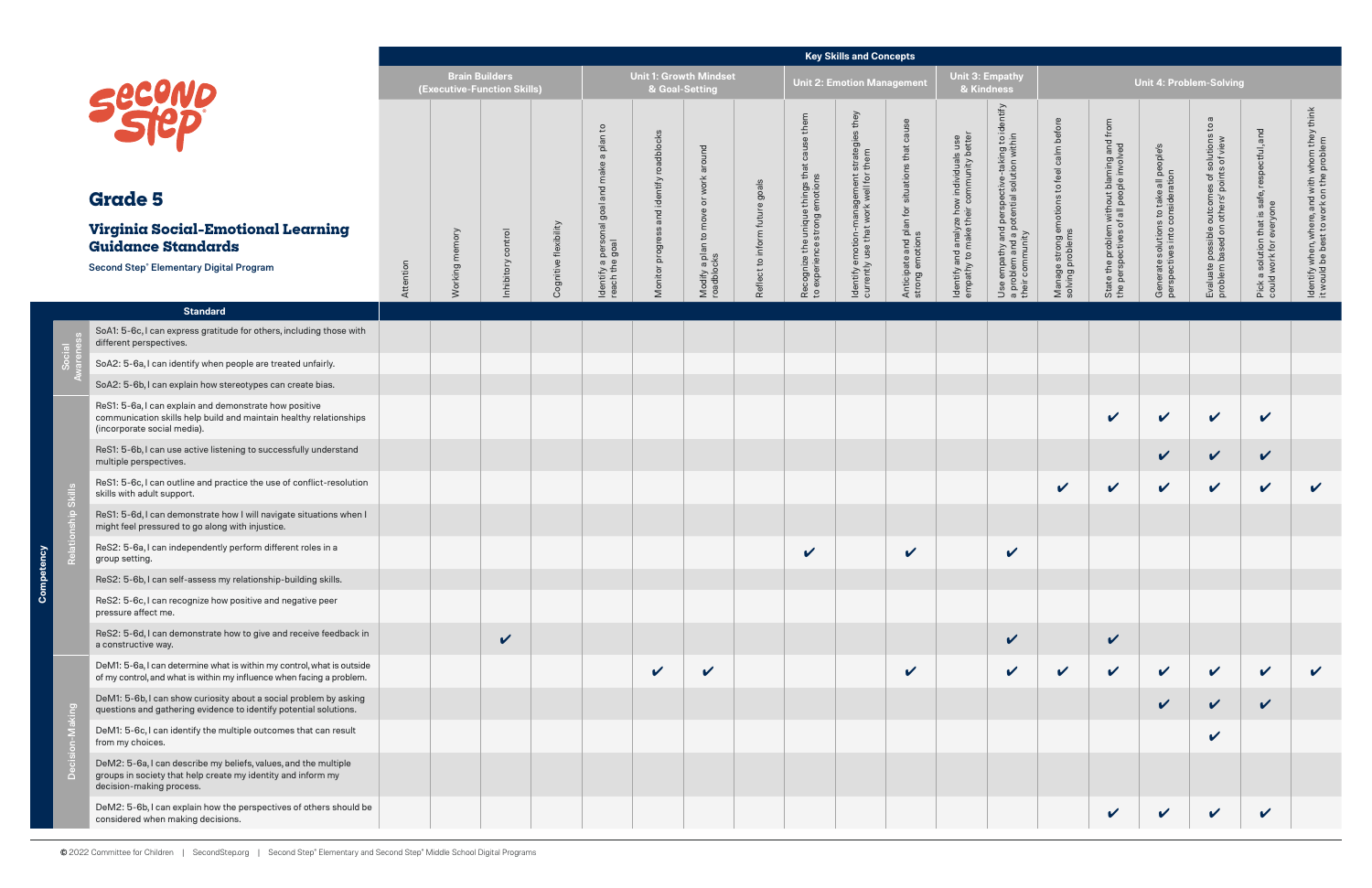| ons & Decisions                                                  |                                                                      | Unit 4: Managing Relationships & Social Conflict                            |                                                 |                                                         |
|------------------------------------------------------------------|----------------------------------------------------------------------|-----------------------------------------------------------------------------|-------------------------------------------------|---------------------------------------------------------|
| Apply emotion-management strategies across<br>different contexts | Recognize the difference between minor and<br>major social conflicts | Describe the different perspectives of the people<br>involved in a conflict | Apply the four-step conflict resolution process | Identify ways to make amends after a<br>social conflict |
| V                                                                |                                                                      |                                                                             |                                                 |                                                         |
|                                                                  |                                                                      |                                                                             |                                                 |                                                         |
|                                                                  |                                                                      |                                                                             |                                                 |                                                         |
|                                                                  |                                                                      |                                                                             |                                                 |                                                         |
|                                                                  |                                                                      |                                                                             |                                                 |                                                         |
|                                                                  |                                                                      |                                                                             |                                                 |                                                         |
|                                                                  |                                                                      |                                                                             |                                                 |                                                         |
|                                                                  |                                                                      |                                                                             |                                                 |                                                         |
|                                                                  |                                                                      |                                                                             |                                                 |                                                         |
|                                                                  |                                                                      |                                                                             |                                                 |                                                         |
|                                                                  |                                                                      |                                                                             |                                                 |                                                         |
|                                                                  |                                                                      |                                                                             |                                                 |                                                         |
|                                                                  |                                                                      |                                                                             |                                                 |                                                         |
|                                                                  |                                                                      |                                                                             |                                                 |                                                         |
|                                                                  |                                                                      |                                                                             |                                                 |                                                         |

င်

|                                                                                                                                                                     |                                                                      |                                                                                                     |                                                                                                                                                |                                     |                                          |                                                |                                                             | <b>Key Skills and Concepts</b>                               |                                                   |                                                                                                                   |                                                                        |                                                                            |                                                                                                  |                                                       |                                                                   |
|---------------------------------------------------------------------------------------------------------------------------------------------------------------------|----------------------------------------------------------------------|-----------------------------------------------------------------------------------------------------|------------------------------------------------------------------------------------------------------------------------------------------------|-------------------------------------|------------------------------------------|------------------------------------------------|-------------------------------------------------------------|--------------------------------------------------------------|---------------------------------------------------|-------------------------------------------------------------------------------------------------------------------|------------------------------------------------------------------------|----------------------------------------------------------------------------|--------------------------------------------------------------------------------------------------|-------------------------------------------------------|-------------------------------------------------------------------|
|                                                                                                                                                                     |                                                                      |                                                                                                     | <b>Unit 1: Mindsets &amp; Goals</b>                                                                                                            |                                     |                                          |                                                | Unit 2: Recognizing Bullying & Harassment                   |                                                              |                                                   | Unit 3: Thoughts, Emotions & Decisions                                                                            |                                                                        |                                                                            |                                                                                                  | Unit 4: Managing Relationships & Social Conflict      |                                                                   |
| <b>Second</b><br><b>Grade 6</b><br>Virginia Social-Emotional Learning<br><b>Guidance Standards</b><br>Second Step® Middle School Digital Program                    | and<br>ommor<br>Recognize that social challeng<br>get better in time | change<br>and<br>grow<br>$\overline{\phantom{a}}$<br>$\overline{c}$<br>brain<br>Understand that the | goals<br>$\overline{\mathbb{E}}$<br>5<br>ဖ<br>ক্র<br>$\bar{\mathbf{a}}$<br>chieve<br>$\sigma$<br>$\mathtt{c}$<br>plans<br>create<br>and<br>Set | goals<br>progress toward<br>Monitor | of bullying<br>common types<br>Recognize | of bullying<br>Understand the negative impacts | strategy<br>Determine the best upstander<br>for a situation | decision-making to be<br>Apply responsible c<br>an upstander | emotion<br>Assess when and why one feels a strong | ways<br>$\mathbf{\Phi}$<br>emotions influence<br>in positive and negativ<br>Understand how e<br>decision-making i | across<br>strategies<br>Apply emotion-management<br>different contexts | and<br>minor<br>Recognize the difference between<br>major social conflicts | people<br>the<br>$\overline{\sigma}$<br>es<br>different perspectiv<br>conflict<br>Describe the o | process<br>conflict resolution<br>Apply the four-step | $\sigma$<br>ldentify ways to make amends after<br>social conflict |
| <b>Standard</b>                                                                                                                                                     |                                                                      |                                                                                                     |                                                                                                                                                |                                     |                                          |                                                |                                                             |                                                              |                                                   |                                                                                                                   |                                                                        |                                                                            |                                                                                                  |                                                       |                                                                   |
| SeA1: 5-6a, I can differentiate among a variety of complex emotions.                                                                                                |                                                                      |                                                                                                     |                                                                                                                                                |                                     |                                          |                                                |                                                             |                                                              | V                                                 | $\checkmark$                                                                                                      | $\checkmark$                                                           |                                                                            |                                                                                                  |                                                       |                                                                   |
| SeA1: 5-6b, I can identify examples of how my positive and negative<br>self-talk can impact my emotions.                                                            |                                                                      |                                                                                                     |                                                                                                                                                |                                     |                                          |                                                |                                                             |                                                              | $\checkmark$                                      |                                                                                                                   |                                                                        |                                                                            |                                                                                                  |                                                       |                                                                   |
| SeA1: 5-6c, I can anticipate my emotions based on my body signals,<br>events, and situations.                                                                       |                                                                      |                                                                                                     |                                                                                                                                                |                                     |                                          |                                                |                                                             |                                                              | $\checkmark$                                      | $\checkmark$                                                                                                      | $\checkmark$                                                           |                                                                            |                                                                                                  |                                                       |                                                                   |
| SeA2: 5-6a, I can analyze how my personal strengths give me<br>confidence in multiple settings.                                                                     |                                                                      |                                                                                                     |                                                                                                                                                |                                     |                                          |                                                |                                                             |                                                              |                                                   |                                                                                                                   |                                                                        |                                                                            |                                                                                                  |                                                       |                                                                   |
| SeA2: 5-6b, I can identify actions I can take to overcome<br>personal challenges.                                                                                   | $\checkmark$                                                         |                                                                                                     | $\checkmark$                                                                                                                                   | $\checkmark$                        |                                          |                                                |                                                             |                                                              |                                                   |                                                                                                                   |                                                                        |                                                                            |                                                                                                  |                                                       |                                                                   |
| SeA2: 5-6c, I can understand the relationship between my values<br>and interests.                                                                                   |                                                                      |                                                                                                     |                                                                                                                                                |                                     |                                          |                                                |                                                             |                                                              |                                                   |                                                                                                                   |                                                                        |                                                                            |                                                                                                  |                                                       |                                                                   |
| SeA2: 5-6d, I can develop an awareness of and comfort with my<br>membership in multiple groups in society.                                                          |                                                                      |                                                                                                     |                                                                                                                                                |                                     |                                          |                                                |                                                             |                                                              |                                                   |                                                                                                                   |                                                                        |                                                                            |                                                                                                  |                                                       |                                                                   |
| SeM1: 5-6a, I can identify the difference between healthy and<br>unhealthy stress levels.                                                                           |                                                                      |                                                                                                     |                                                                                                                                                |                                     |                                          |                                                |                                                             |                                                              |                                                   |                                                                                                                   |                                                                        |                                                                            |                                                                                                  |                                                       |                                                                   |
| SeM1: 5-6b, I can proactively plan and apply a coping skill for<br>handling a stressful situation that typically causes me to experience<br>uncomfortable emotions. | $\checkmark$                                                         |                                                                                                     | $\checkmark$                                                                                                                                   |                                     |                                          |                                                |                                                             |                                                              |                                                   |                                                                                                                   | $\checkmark$                                                           |                                                                            |                                                                                                  |                                                       |                                                                   |
| SeM1: 5-6c, I can identify and utilize strategies for persevering<br>through challenges and setbacks.                                                               | $\checkmark$                                                         |                                                                                                     | $\checkmark$                                                                                                                                   | $\checkmark$                        |                                          |                                                |                                                             |                                                              |                                                   |                                                                                                                   | $\checkmark$                                                           |                                                                            |                                                                                                  | $\checkmark$                                          |                                                                   |
| SeM2: 5-6a, I can identify the importance of setting academic<br>goals for personal growth.                                                                         |                                                                      | $\mathbf v$                                                                                         | $\checkmark$                                                                                                                                   | $\mathbf v$                         |                                          |                                                |                                                             |                                                              |                                                   |                                                                                                                   |                                                                        |                                                                            |                                                                                                  |                                                       |                                                                   |
| SeM2: 5-6b, I can plan, implement, and monitor progress toward<br>reaching my goals.                                                                                |                                                                      |                                                                                                     | $\checkmark$                                                                                                                                   | $\checkmark$                        |                                          |                                                |                                                             |                                                              |                                                   |                                                                                                                   |                                                                        |                                                                            |                                                                                                  |                                                       |                                                                   |
| SeM2: 5-6c, I can manage my time to help me achieve my goals.                                                                                                       |                                                                      |                                                                                                     | $\checkmark$                                                                                                                                   | $\checkmark$                        |                                          |                                                |                                                             |                                                              |                                                   |                                                                                                                   |                                                                        |                                                                            |                                                                                                  |                                                       |                                                                   |
| SoA1: 5-6a, I can empathize with others' thoughts, perspectives,<br>and emotions.                                                                                   |                                                                      |                                                                                                     |                                                                                                                                                |                                     |                                          | $\checkmark$                                   |                                                             |                                                              |                                                   |                                                                                                                   |                                                                        |                                                                            | $\checkmark$                                                                                     | $\checkmark$                                          |                                                                   |
| SoA1: 5-6b, I can gain a broader understanding by asking questions<br>and listening to those with different perspectives, backgrounds,<br>and cultures.             |                                                                      |                                                                                                     |                                                                                                                                                |                                     |                                          |                                                |                                                             |                                                              |                                                   |                                                                                                                   |                                                                        |                                                                            | $\boldsymbol{\mathcal{U}}$                                                                       |                                                       | V                                                                 |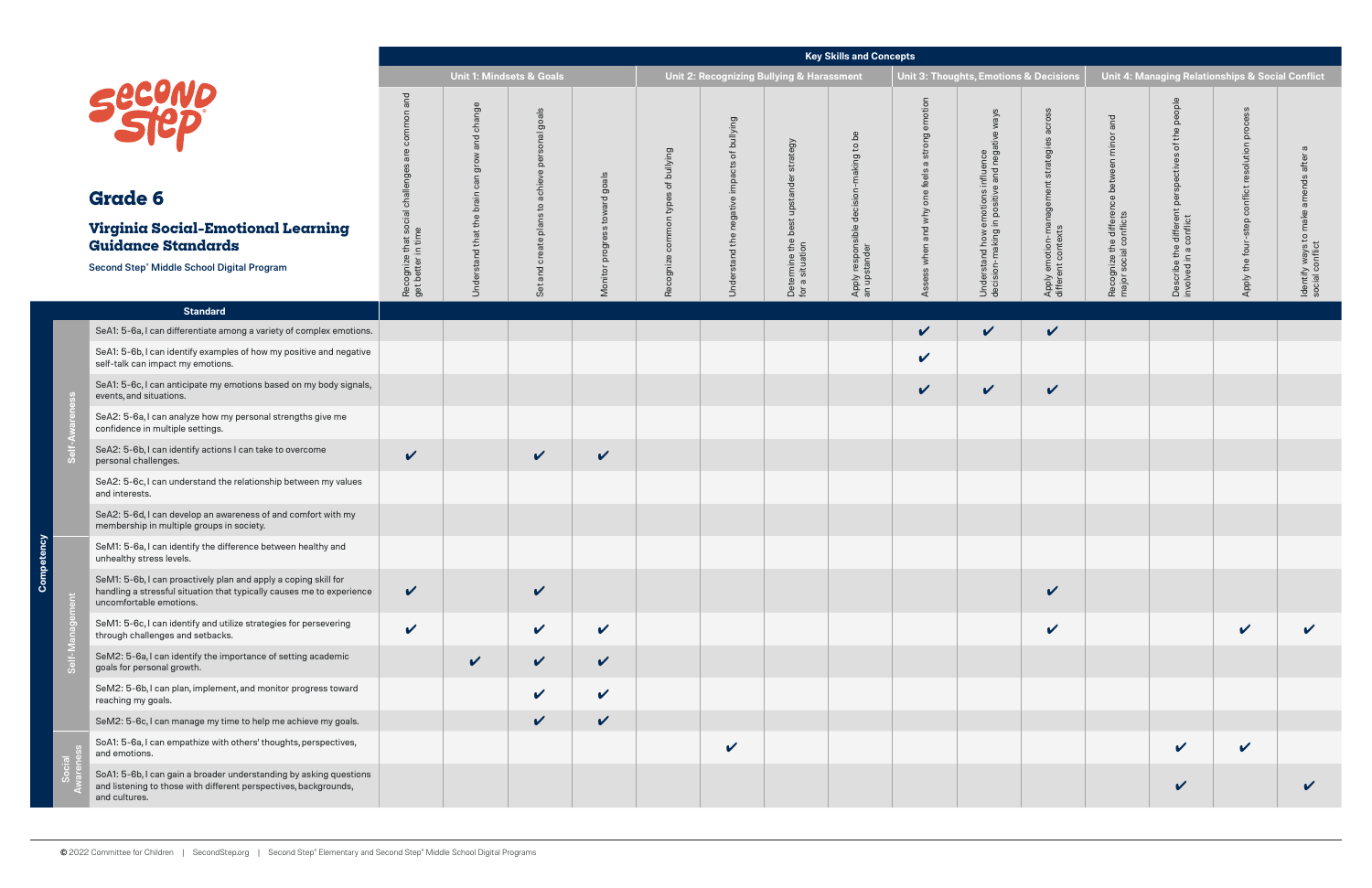| ons & Decisions                                                  |                                                                      | Unit 4: Managing Relationships & Social Conflict                            |                                                 |                                                         |
|------------------------------------------------------------------|----------------------------------------------------------------------|-----------------------------------------------------------------------------|-------------------------------------------------|---------------------------------------------------------|
| Apply emotion-management strategies across<br>different contexts | Recognize the difference between minor and<br>major social conflicts | Describe the different perspectives of the people<br>involved in a conflict | Apply the four-step conflict resolution process | Identify ways to make amends after a<br>social conflict |
|                                                                  |                                                                      |                                                                             |                                                 |                                                         |
|                                                                  |                                                                      |                                                                             |                                                 |                                                         |
|                                                                  |                                                                      |                                                                             |                                                 |                                                         |
|                                                                  |                                                                      |                                                                             |                                                 |                                                         |
|                                                                  |                                                                      |                                                                             |                                                 |                                                         |
|                                                                  |                                                                      |                                                                             | $\checkmark$                                    |                                                         |
|                                                                  |                                                                      |                                                                             |                                                 |                                                         |
|                                                                  |                                                                      |                                                                             |                                                 |                                                         |
|                                                                  |                                                                      |                                                                             |                                                 |                                                         |
|                                                                  |                                                                      |                                                                             |                                                 |                                                         |
|                                                                  |                                                                      |                                                                             |                                                 |                                                         |
|                                                                  |                                                                      |                                                                             |                                                 |                                                         |
|                                                                  |                                                                      |                                                                             | $\mathbf v$                                     |                                                         |
|                                                                  |                                                                      |                                                                             |                                                 | V                                                       |
|                                                                  |                                                                      |                                                                             |                                                 |                                                         |
|                                                                  |                                                                      |                                                                             | V                                               |                                                         |

Compet

ency

|                                                                                                                                                             |                                                                               |                                                                                 |                                                                                                        |                                                           |                                             |                                                                    |                                                     | <b>Key Skills and Concepts</b>                                  |                                                                                                     |                                                                                                               |                                                                       |                                                                           |                                                                                     |                                                          |                                                               |
|-------------------------------------------------------------------------------------------------------------------------------------------------------------|-------------------------------------------------------------------------------|---------------------------------------------------------------------------------|--------------------------------------------------------------------------------------------------------|-----------------------------------------------------------|---------------------------------------------|--------------------------------------------------------------------|-----------------------------------------------------|-----------------------------------------------------------------|-----------------------------------------------------------------------------------------------------|---------------------------------------------------------------------------------------------------------------|-----------------------------------------------------------------------|---------------------------------------------------------------------------|-------------------------------------------------------------------------------------|----------------------------------------------------------|---------------------------------------------------------------|
|                                                                                                                                                             |                                                                               | <b>Unit 1: Mindsets &amp; Goals</b>                                             |                                                                                                        |                                                           |                                             | Unit 2: Recognizing Bullying & Harassment                          |                                                     |                                                                 |                                                                                                     | <b>Unit 3: Thoughts, Emotions &amp; Decisions</b>                                                             |                                                                       |                                                                           |                                                                                     | Unit 4: Managing Relationships & Social Conflict         |                                                               |
| Secund<br><b>Grade 6</b><br>Virginia Social-Emotional Learning<br><b>Guidance Standards</b><br>Second Step® Middle School Digital Program                   | and<br>common<br>are<br>Recognize that social challenge<br>get better in time | change<br>and<br>grow<br>$\subset$<br>ෆී<br>brain<br>stand that the<br>der<br>Š | goals<br>onal<br>pers<br>achieve<br>$\mathsf{C}$<br><b>es</b><br>$\frac{1}{2}$<br>create<br>and<br>Set | goals<br>$\mathbf \sigma$<br>towar<br>progress<br>Monitor | of bullying<br>types<br>common<br>Recognize | bullying<br>$\mathcal{L}$<br>impacts<br>negative<br>Understand the | tegy<br>ermine the<br>situation<br>Deter<br>for a s | to be<br>sible decision-making<br>Apply respons<br>an upstander | $\overline{5}$<br>$\sigma$<br>$\sigma$<br>feels<br>$\omega$<br>$\overline{5}$<br>Id why<br>$\omega$ | s/ew<br>$\mathbb O$<br>emotions influence<br>in positive and negativ<br>Understand how e<br>decision-making i | acros<br>strategies<br>Apply emotion-management<br>different contexts | and<br>$\overline{6}$<br>Recognize the differen<br>major social conflicts | people<br>the<br>৳<br>မိ<br>ctiv<br>perspe<br>aifferent poorflict<br>Describe the o | process<br>resolution<br>conflict<br>Apply the four-step | ത<br>amends after<br>ldentify ways to make<br>social conflict |
| <b>Standard</b>                                                                                                                                             |                                                                               |                                                                                 |                                                                                                        |                                                           |                                             |                                                                    |                                                     |                                                                 |                                                                                                     |                                                                                                               |                                                                       |                                                                           |                                                                                     |                                                          |                                                               |
| SoA1: 5-6c, I can express gratitude for others, including those with<br>different perspectives.                                                             |                                                                               |                                                                                 |                                                                                                        |                                                           |                                             |                                                                    |                                                     |                                                                 |                                                                                                     |                                                                                                               |                                                                       |                                                                           |                                                                                     |                                                          |                                                               |
| SoA2: 5-6a, I can identify when people are treated unfairly.                                                                                                |                                                                               |                                                                                 |                                                                                                        |                                                           | $\checkmark$                                | $\checkmark$                                                       | $\checkmark$                                        | $\checkmark$                                                    |                                                                                                     |                                                                                                               |                                                                       |                                                                           |                                                                                     |                                                          |                                                               |
| SoA2: 5-6b, I can explain how stereotypes can create bias.                                                                                                  |                                                                               |                                                                                 |                                                                                                        |                                                           |                                             |                                                                    |                                                     |                                                                 |                                                                                                     |                                                                                                               |                                                                       |                                                                           |                                                                                     |                                                          |                                                               |
| ReS1: 5-6a, I can explain and demonstrate how positive<br>communication skills help build and maintain healthy relationships<br>(incorporate social media). |                                                                               |                                                                                 |                                                                                                        |                                                           |                                             |                                                                    |                                                     |                                                                 |                                                                                                     |                                                                                                               |                                                                       |                                                                           |                                                                                     | $\checkmark$                                             | $\boldsymbol{\mathcal{U}}$                                    |
| ReS1: 5-6b, I can use active listening to successfully understand<br>multiple perspectives.                                                                 |                                                                               |                                                                                 |                                                                                                        |                                                           |                                             |                                                                    |                                                     |                                                                 |                                                                                                     |                                                                                                               |                                                                       |                                                                           | $\checkmark$                                                                        | $\checkmark$                                             |                                                               |
| ReS1: 5-6c, I can outline and practice the use of conflict-resolution<br>skills with adult support.                                                         |                                                                               |                                                                                 |                                                                                                        |                                                           |                                             |                                                                    |                                                     |                                                                 |                                                                                                     |                                                                                                               |                                                                       | $\checkmark$                                                              | $\checkmark$                                                                        | $\checkmark$                                             | $\boldsymbol{\mathcal{U}}$                                    |
| ReS1: 5-6d, I can demonstrate how I will navigate situations when I<br>might feel pressured to go along with injustice.                                     |                                                                               |                                                                                 |                                                                                                        |                                                           |                                             |                                                                    | $\checkmark$                                        | $\checkmark$                                                    |                                                                                                     |                                                                                                               |                                                                       |                                                                           |                                                                                     |                                                          |                                                               |
| ReS2: 5-6a, I can independently perform different roles in a<br>group setting.                                                                              | $\mathbf{z}$                                                                  |                                                                                 | $\mathbf{z}$                                                                                           | $\mathbf{v}$                                              |                                             |                                                                    |                                                     | V                                                               |                                                                                                     |                                                                                                               |                                                                       |                                                                           |                                                                                     | $\mathbf{z}$                                             | $\overline{ }$                                                |
| ReS2: 5-6b, I can self-assess my relationship-building skills.                                                                                              |                                                                               |                                                                                 |                                                                                                        |                                                           |                                             |                                                                    |                                                     |                                                                 |                                                                                                     |                                                                                                               |                                                                       |                                                                           |                                                                                     |                                                          |                                                               |
| ReS2: 5-6c, I can recognize how positive and negative peer<br>pressure affect me.                                                                           |                                                                               |                                                                                 |                                                                                                        |                                                           |                                             |                                                                    |                                                     |                                                                 |                                                                                                     |                                                                                                               |                                                                       |                                                                           |                                                                                     |                                                          |                                                               |
| ReS2: 5-6d, I can demonstrate how to give and receive feedback in<br>a constructive way.                                                                    |                                                                               |                                                                                 |                                                                                                        |                                                           |                                             |                                                                    |                                                     |                                                                 |                                                                                                     |                                                                                                               |                                                                       |                                                                           |                                                                                     | $\checkmark$                                             |                                                               |
| DeM1: 5-6a, I can determine what is within my control, what is outside<br>of my control, and what is within my influence when facing a problem.             |                                                                               |                                                                                 |                                                                                                        |                                                           |                                             |                                                                    |                                                     |                                                                 |                                                                                                     |                                                                                                               |                                                                       | $\checkmark$                                                              | $\checkmark$                                                                        | $\checkmark$                                             | $\checkmark$                                                  |
| DeM1: 5-6b, I can show curiosity about a social problem by asking<br>questions and gathering evidence to identify potential solutions.                      |                                                                               |                                                                                 |                                                                                                        |                                                           |                                             |                                                                    |                                                     |                                                                 |                                                                                                     |                                                                                                               |                                                                       |                                                                           |                                                                                     | V                                                        |                                                               |
| DeM1: 5-6c, I can identify the multiple outcomes that can result<br>from my choices.                                                                        |                                                                               |                                                                                 |                                                                                                        | $\checkmark$                                              |                                             |                                                                    | $\checkmark$                                        |                                                                 |                                                                                                     | $\mathbf{v}$                                                                                                  |                                                                       |                                                                           |                                                                                     |                                                          | V                                                             |
| DeM2: 5-6a, I can describe my beliefs, values, and the multiple<br>groups in society that help create my identity and inform my<br>decision-making process. |                                                                               |                                                                                 |                                                                                                        |                                                           |                                             |                                                                    |                                                     |                                                                 |                                                                                                     |                                                                                                               |                                                                       |                                                                           |                                                                                     |                                                          |                                                               |
| DeM2: 5-6b, I can explain how the perspectives of others should be<br>considered when making decisions.                                                     |                                                                               |                                                                                 |                                                                                                        |                                                           |                                             |                                                                    |                                                     |                                                                 |                                                                                                     |                                                                                                               |                                                                       |                                                                           | $\checkmark$                                                                        | $\checkmark$                                             |                                                               |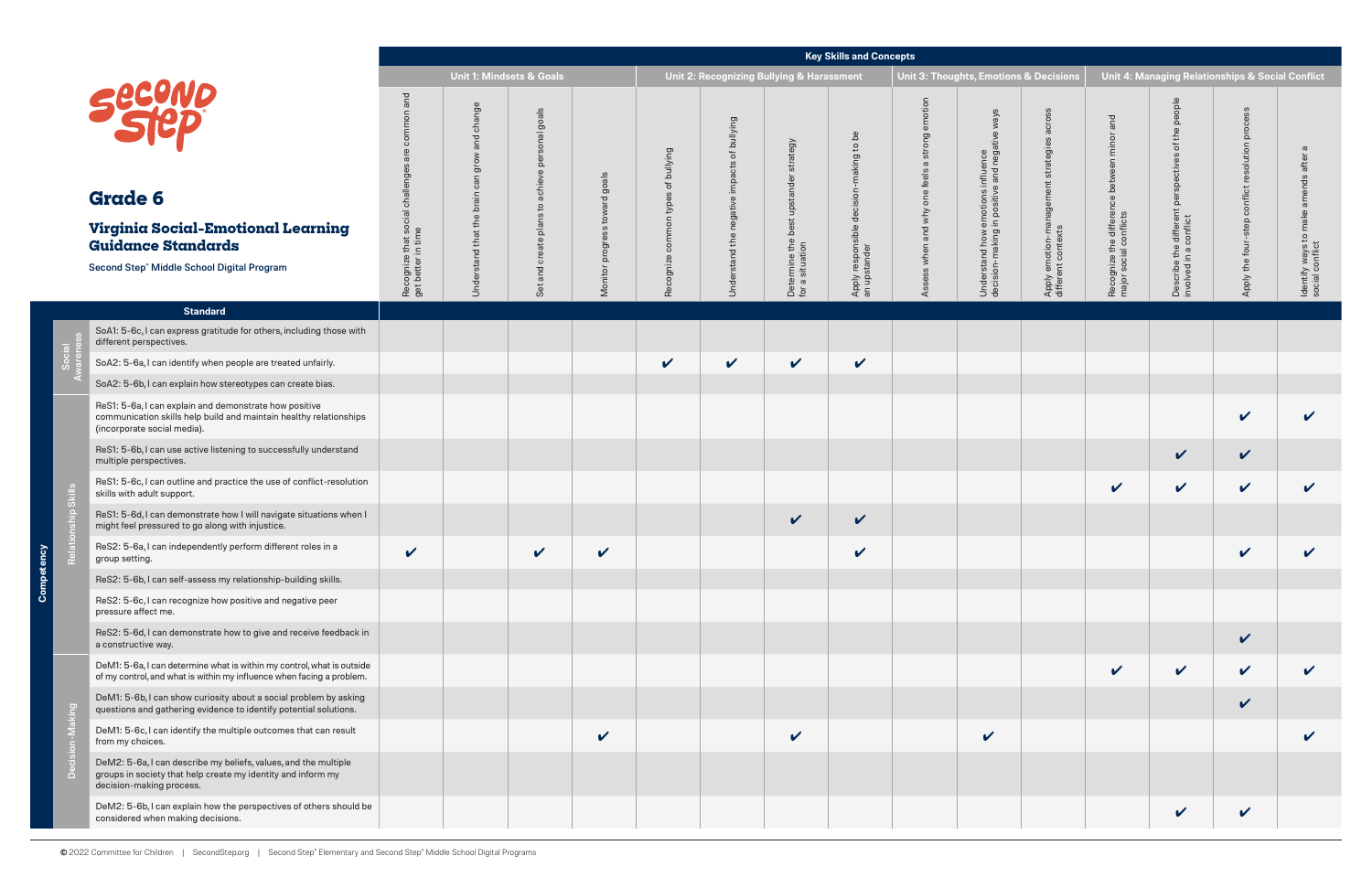### **Key Skills and Concepts**

**Competency**

င်္ပ

ě

| Securio<br><b>Grades 7-8</b><br>Virginia Social-Emotional Learning<br><b>Guidance Standards</b><br>Second Step® Middle School Digital Program |                                                                                                                                        | <b>Unit 1: Mindsets &amp; Goals</b>                                    |                                      |                                                                  |                                                                     |                                                                     |                                                                          | noy oning and opinoopto<br>Unit 2: Recognizing Bullying & Harassment |                                                                              |                                                                                          |                                                                                                                  |                                                                                                           |                                                                             | <b>Unit 3: Thoughts, Emotions &amp; Decisions</b> |                                           |                                                     |                                                                     |                                                                                     | Unit 4: Managing Relationships & Social Conflict |                                       |                                                                 |                                                                     |                                                                 |  |
|-----------------------------------------------------------------------------------------------------------------------------------------------|----------------------------------------------------------------------------------------------------------------------------------------|------------------------------------------------------------------------|--------------------------------------|------------------------------------------------------------------|---------------------------------------------------------------------|---------------------------------------------------------------------|--------------------------------------------------------------------------|----------------------------------------------------------------------|------------------------------------------------------------------------------|------------------------------------------------------------------------------------------|------------------------------------------------------------------------------------------------------------------|-----------------------------------------------------------------------------------------------------------|-----------------------------------------------------------------------------|---------------------------------------------------|-------------------------------------------|-----------------------------------------------------|---------------------------------------------------------------------|-------------------------------------------------------------------------------------|--------------------------------------------------|---------------------------------------|-----------------------------------------------------------------|---------------------------------------------------------------------|-----------------------------------------------------------------|--|
|                                                                                                                                               |                                                                                                                                        | and<br>common<br>Recognize that social challenge<br>get better in time | lange<br>ㅎ<br>ಕಾ<br>قط<br>stand<br>ᅙ | opportunities<br>פַ<br>${\mathfrak{O}}$<br>mistakes<br>Interpret | identity,<br>aspects<br>Identify important a<br>including interests | est<br>an inter<br>to develop<br>strengths<br>sonal<br>per<br>Apply | and plan<br>o succe<br>Anticipate roadblocks t<br>strategies to overcome | Recognize bullying and harassment                                    | protected<br>be<br>rights to<br>its'<br>Understand studen<br>from harassment | $\sigma$<br>cre<br>esponsibility to<br>Understand students' r<br>positive school climate | and environmental<br>Jullying and harassm<br>to bui<br>Recognize how soc<br>factors contribute t<br>their school | o disrupt factors that<br>nd harassment at sch<br>Prepare to take action to<br>contribute to bullying and | influence<br>that<br>ldentify the underlying emotions<br>unhelpful thoughts | Recognize and reframe unhelpful thoughts          | Recognize the signs of stress and anxiety | positive<br>can be<br>some stress<br>Recognize that | <u>ଡ</u><br>Apply stress- and emotion<br>strategies across contexts | contribute to an<br>$\overline{a}$<br>Identify the actions t<br>escalating conflict | $\Omega$<br>Apply the four                       | ends<br>and<br>responsibility<br>Take | althy<br>and<br>Recognize the signs of healthy<br>relationships | differing<br>with respect despite<br>Treat others v<br>and opinions | Apply conflict-management str<br>values and perspectives differ |  |
|                                                                                                                                               | <b>Standard</b>                                                                                                                        |                                                                        |                                      |                                                                  |                                                                     |                                                                     |                                                                          |                                                                      |                                                                              |                                                                                          |                                                                                                                  |                                                                                                           |                                                                             |                                                   |                                           |                                                     |                                                                     |                                                                                     |                                                  |                                       |                                                                 |                                                                     |                                                                 |  |
|                                                                                                                                               | SeA1: 7-8a, I can analyze current or past emotions by considering<br>what caused them, as well as how long they lasted (duration).     |                                                                        |                                      |                                                                  |                                                                     |                                                                     |                                                                          |                                                                      |                                                                              |                                                                                          |                                                                                                                  |                                                                                                           | V                                                                           | $\boldsymbol{\nu}$                                | $\checkmark$                              | $\checkmark$                                        | $\checkmark$                                                        |                                                                                     |                                                  |                                       |                                                                 |                                                                     |                                                                 |  |
|                                                                                                                                               | SeA1: 7-8b, I can recognize the relationship between my self-talk<br>and emotions.                                                     |                                                                        |                                      |                                                                  |                                                                     |                                                                     |                                                                          |                                                                      |                                                                              |                                                                                          |                                                                                                                  |                                                                                                           | $\boldsymbol{\mathcal{U}}$                                                  | $\mathbf v$                                       | $\mathbf v$                               | $\checkmark$                                        | $\checkmark$                                                        |                                                                                     |                                                  |                                       |                                                                 |                                                                     |                                                                 |  |
|                                                                                                                                               | SeA1: 7-8c, I can analyze my emotions based on my body signals,<br>events, and situations.                                             |                                                                        |                                      |                                                                  |                                                                     |                                                                     |                                                                          |                                                                      |                                                                              |                                                                                          |                                                                                                                  |                                                                                                           | V                                                                           | $\checkmark$                                      | $\checkmark$                              | $\checkmark$                                        | $\checkmark$                                                        |                                                                                     |                                                  |                                       |                                                                 |                                                                     |                                                                 |  |
|                                                                                                                                               | SeA2: 7-8a, I can analyze how my personal strengths, interests,<br>challenges, and values influence my ability to plan for the future. |                                                                        | $\checkmark$                         |                                                                  | $\checkmark$                                                        | $\checkmark$                                                        | $\mathbf v$                                                              |                                                                      |                                                                              |                                                                                          |                                                                                                                  |                                                                                                           |                                                                             |                                                   |                                           |                                                     |                                                                     |                                                                                     |                                                  |                                       |                                                                 |                                                                     |                                                                 |  |
|                                                                                                                                               | SeA2: 7-8b, I can identify and communicate what motivates me<br>when taking on challenges.                                             |                                                                        |                                      | $\checkmark$                                                     | $\mathbf{v}$                                                        | $\mathbf v$                                                         | $\checkmark$                                                             |                                                                      |                                                                              |                                                                                          |                                                                                                                  |                                                                                                           |                                                                             |                                                   |                                           |                                                     |                                                                     |                                                                                     |                                                  |                                       |                                                                 |                                                                     |                                                                 |  |
|                                                                                                                                               | SeA2: 7-8c, I can identify how my values and experiences influence<br>my own learning.                                                 |                                                                        | $\checkmark$                         | $\mathbf v$                                                      | $\checkmark$                                                        | $\checkmark$                                                        | $\mathbf v$                                                              |                                                                      |                                                                              |                                                                                          |                                                                                                                  |                                                                                                           |                                                                             |                                                   |                                           |                                                     |                                                                     |                                                                                     |                                                  |                                       |                                                                 |                                                                     |                                                                 |  |
|                                                                                                                                               | SeA2: 7-8d, I can comfortably talk about myself and positively<br>describe my various group identities.                                |                                                                        |                                      |                                                                  | $\checkmark$                                                        | $\checkmark$                                                        | $\checkmark$                                                             |                                                                      |                                                                              |                                                                                          |                                                                                                                  |                                                                                                           |                                                                             |                                                   |                                           |                                                     |                                                                     |                                                                                     |                                                  |                                       |                                                                 |                                                                     |                                                                 |  |
|                                                                                                                                               | SeM1: 7-8a, I can identify the difference between healthy and<br>unhealthy stress levels.                                              |                                                                        |                                      |                                                                  |                                                                     |                                                                     |                                                                          |                                                                      |                                                                              |                                                                                          |                                                                                                                  |                                                                                                           |                                                                             |                                                   | $\overline{\phantom{a}}$                  | $\mathbf{v}$                                        | $\boldsymbol{\mathcal{U}}$                                          |                                                                                     |                                                  |                                       |                                                                 |                                                                     |                                                                 |  |
|                                                                                                                                               | SeM1: 7-8b, I can apply coping skills to process thoughts, express<br>my emotions, and manage stressful situations.                    |                                                                        |                                      |                                                                  |                                                                     |                                                                     |                                                                          |                                                                      |                                                                              |                                                                                          |                                                                                                                  |                                                                                                           |                                                                             | $\checkmark$                                      |                                           |                                                     | V                                                                   | $\boldsymbol{\mathcal{U}}$                                                          | $\checkmark$                                     |                                       |                                                                 |                                                                     |                                                                 |  |
|                                                                                                                                               | SeM1: 7-8c, I can reframe a challenging situation into a positive or<br>learning opportunity for growth.                               |                                                                        | $\checkmark$                         | $\checkmark$                                                     |                                                                     |                                                                     | $\checkmark$                                                             |                                                                      |                                                                              |                                                                                          |                                                                                                                  |                                                                                                           |                                                                             | $\checkmark$                                      |                                           | $\checkmark$                                        | $\checkmark$                                                        |                                                                                     |                                                  |                                       |                                                                 |                                                                     |                                                                 |  |
|                                                                                                                                               | SeM2: 7-8a, I can evaluate my goals in relation to my previous<br>accomplishments.                                                     |                                                                        |                                      |                                                                  |                                                                     | $\checkmark$                                                        | $\boldsymbol{\mathcal{U}}$                                               |                                                                      |                                                                              |                                                                                          |                                                                                                                  |                                                                                                           |                                                                             |                                                   |                                           |                                                     |                                                                     |                                                                                     |                                                  |                                       |                                                                 |                                                                     |                                                                 |  |
|                                                                                                                                               | SeM2: 7-8b, I can monitor progress toward a specified goal by<br>developing checkpoints or adjusting the plan as needed.               |                                                                        |                                      |                                                                  |                                                                     | $\checkmark$                                                        | $\boldsymbol{\mathcal{U}}$                                               |                                                                      |                                                                              |                                                                                          |                                                                                                                  |                                                                                                           |                                                                             |                                                   |                                           |                                                     |                                                                     |                                                                                     |                                                  |                                       |                                                                 |                                                                     |                                                                 |  |
|                                                                                                                                               | SeM2: 7-8c, I can evaluate how my ability to prioritize and manage<br>my time impacts my goal achievement.                             |                                                                        |                                      |                                                                  |                                                                     |                                                                     |                                                                          |                                                                      |                                                                              |                                                                                          |                                                                                                                  |                                                                                                           |                                                                             |                                                   |                                           |                                                     |                                                                     |                                                                                     |                                                  |                                       |                                                                 |                                                                     |                                                                 |  |
|                                                                                                                                               | SoA1: 7-8a, I can accept when the viewpoints or perceptions of<br>others are different from mine.                                      |                                                                        |                                      |                                                                  |                                                                     |                                                                     |                                                                          |                                                                      |                                                                              |                                                                                          |                                                                                                                  |                                                                                                           |                                                                             |                                                   |                                           |                                                     |                                                                     |                                                                                     |                                                  |                                       |                                                                 |                                                                     |                                                                 |  |
|                                                                                                                                               | SoA1: 7-8b, I can develop an understanding and appreciation of<br>different abilities, backgrounds, cultures, and social groups.       |                                                                        |                                      |                                                                  |                                                                     |                                                                     |                                                                          |                                                                      |                                                                              |                                                                                          |                                                                                                                  |                                                                                                           |                                                                             |                                                   |                                           |                                                     |                                                                     |                                                                                     |                                                  |                                       |                                                                 |                                                                     |                                                                 |  |
|                                                                                                                                               | SoA1: 7-8c, I can independently express gratitude in multiple settings.                                                                |                                                                        |                                      |                                                                  |                                                                     |                                                                     |                                                                          |                                                                      |                                                                              |                                                                                          |                                                                                                                  |                                                                                                           |                                                                             |                                                   |                                           |                                                     |                                                                     |                                                                                     |                                                  |                                       |                                                                 |                                                                     |                                                                 |  |